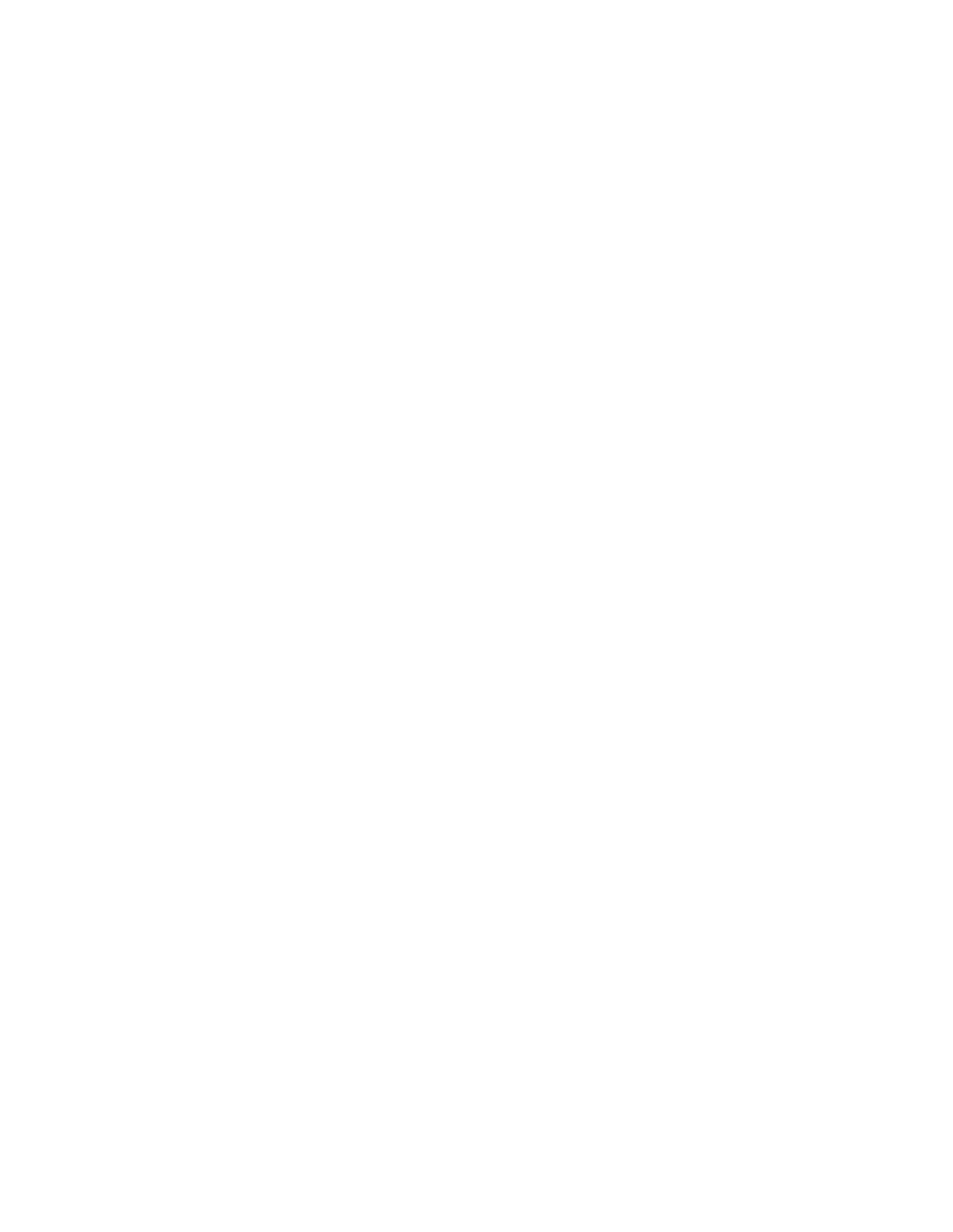#### **In the case of Simonović and Others v. Serbia,**

The European Court of Human Rights (Third Section), sitting as a Committee composed of:

 Valeriu Griţco, *President,*  Branko Lubarda,

Mārtiņš Mits, *judges,*

and Marialena Tsirli, *Deputy Section Registrar,*

Having deliberated in private on 20 October 2015,

Delivers the following judgment, which was adopted on that date:

# PROCEDURE

1. The case originated in seventy four separate applications against Serbia lodged with the Court under Article 34 of the Convention for the Protection of Human Rights and Fundamental Freedoms ("the Convention"). The applicants are all Serbian nationals, and their further personal details are set out in the Appendix to this judgment.

2. The applicants were all represented before the Court by Mr D. Vasiljević, a lawyer practising in Majdanpek. The Serbian Government ("the Government") were represented by their Agent, Ms V. Rodić.

3. On 11 July 2014 the applications were communicated to the Government.

4. The Government objected to the examination of the applications by a Committee. After having considered the Government's objection, the Court rejects it.

# THE FACTS

### I. THE CIRCUMSTANCES OF THE CASE

#### **A. Introduction**

5. All the applicants were employed by *RTB Bor – grupa Industrija za preradu Majdanpek*, a socially-owned company based in Majdanpek (hereinafter "the debtor").

6. Since the debtor had failed to fulfil its obligations toward its employees, the applicants brought numerous separate civil suits, seeking payment of salary arrears and various social security contributions.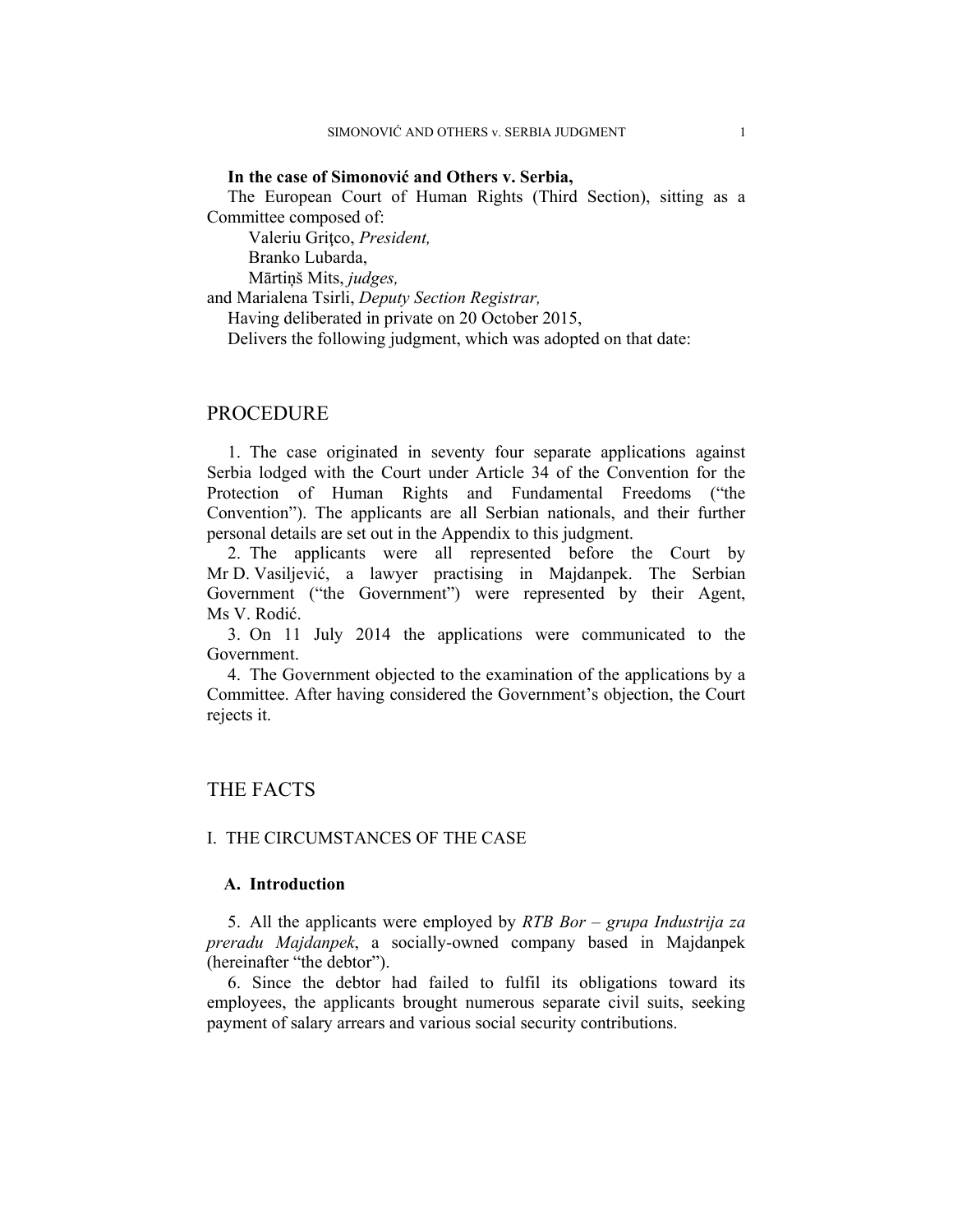7. The applicants obtained final court judgments ordering the debtor to pay them certain sums. The essential information as to the domestic proceedings in respect of each application is indicated in the appended table.

8. Following a period during which the enforcement proceedings had been suspended, between June and August 2011 the final court judgments in question were all fully enforced in respect of the applicants.

### **B. The debtor's status**

9. Since October 2011, the debtor is a company predominantly comprised of State or socially owned capital and is still in the process of being restructured.

### II. RELEVANT DOMESTIC LAW AND PRACTICE

10. The relevant domestic law concerning the status of socially-owned companies and enforcement proceedings is outlined in the case of *R. Kačapor and Others v. Serbia*, nos. 2269/06, 3041/06, 3042/06, 3043/06, 3045/06 and 3046/06, §§ 57-64 and 71-76, 15 January 2008.

## THE LAW

#### I. JOINDER OF THE APPLICATIONS

11. The Court considers that, in accordance with Rule 42 § 1 of the Rules of Court, the applications should be joined, given their common factual and legal background.

# II. ALLEGED VIOLATION OF ARTICLE 6 § 1 OF THE CONVENTION

12. The applicants complained about the length of the enforcement proceedings of the final court judgments rendered in their favour. They relied on Article 6 § 1 of the Convention, which, in so far as relevant, reads as follows:

"In the determination of his civil rights and obligations ... everyone is entitled to a ... hearing within a reasonable time by [a] ... tribunal ..."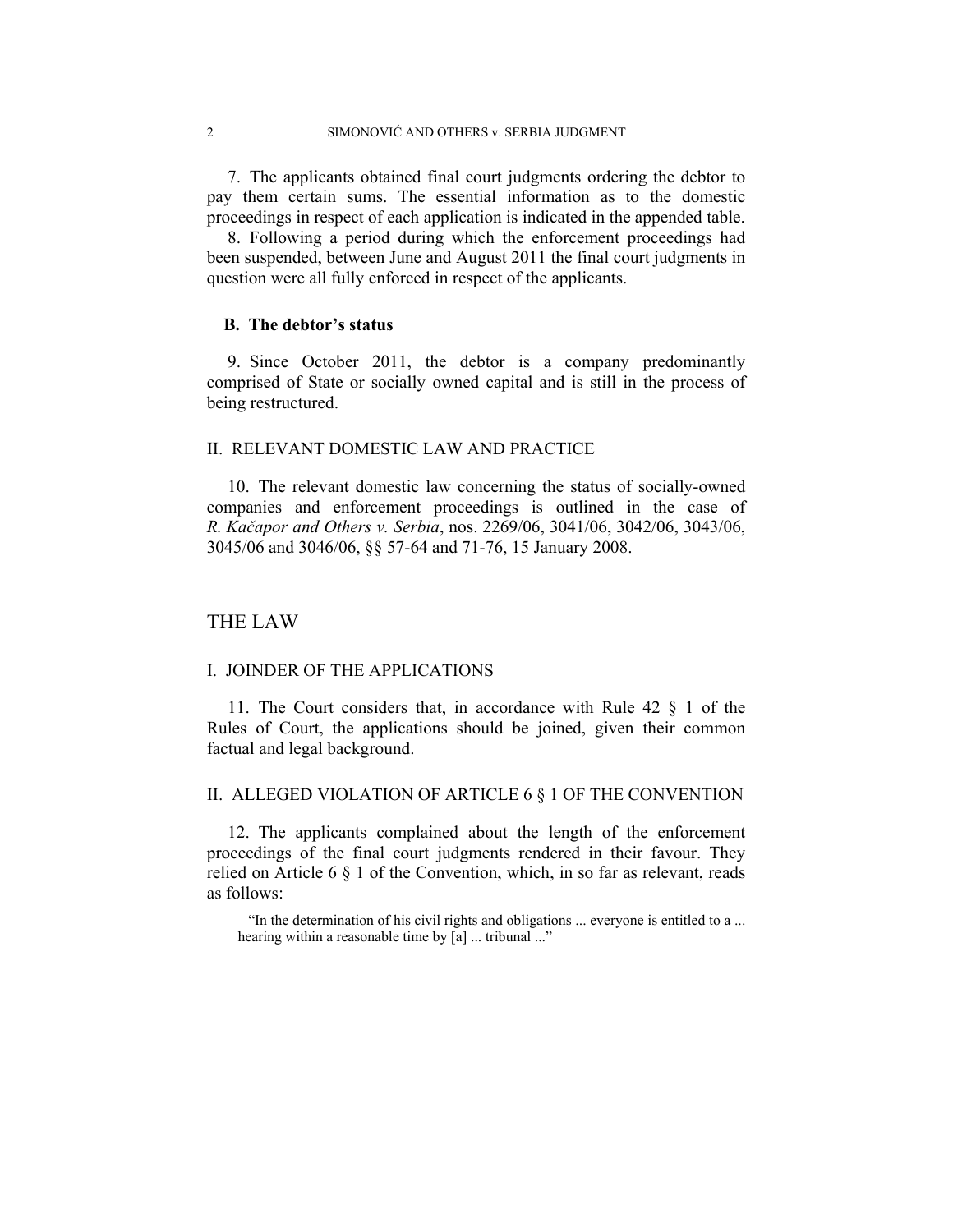#### **A. Admissibility**

13. The Government maintained that the applicants could no longer claim to be victims within the meaning of Article 34 of the Convention after the domestic judgments in question had been fully enforced.

14. The applicants submitted belated written observations, which, on that account, were not admitted to the file.

15. The Court notes that this issue has already been discussed in a number of Court's judgments. In these cases the Court found that the applicant may still claim to be a victim of an alleged violation of the rights guaranteed by Article  $6 \tS 1$  in relation to the period during which the decision of which he complained remained unenforced (see *Skubenko v. Ukraine* (dec.), no. 41152/98, 6 April 2004; *Voytenko v. Ukraine*, no. 18966/02, § 35, 6 June 2004; *Stojilković and Others v. Serbia*, no. 36274/08, § 23, 5 March 2013). It therefore rejects the Government's objection as to the present applicants' lack of victim status (see also *Dubenko v. Ukraine*, no. 74221/01, § 36, 11 January 2005).

16. Moreover, the Court notes that the applications are not manifestly ill-founded within the meaning of Article 35  $\S$  3 (a) of the Convention. It further notes that they are not inadmissible on any other ground. They must therefore be declared admissible.

## **B. Merits**

17. The Government maintained that there had been no violation of Article 6 § 1 of the Convention in view of the enforcement of the judgments.

18. The Court reiterates that the execution of a judgment given by a court must be regarded as an integral part of the "trial" for the purposes of Article 6 (see *Hornsby v. Greece*, judgment of 19 March 1997, *Reports of Judgments and Decisions* 1997-II, p. 510, § 40). A delay in the execution of a judgment may be justified in particular circumstances. It may not, however, be such as to impair the essence of the right protected under Article 6 § 1 (see *Immobiliare Saffi v. Italy* [GC], no. 22774/93, § 74, ECHR 1999-V).

19. The Court has also already held that the respondent State is responsible for the debts of companies predominantly comprised of socially/State owned capital, which is why neither the lack of its own funds nor the indigence of the debtor can be cited as a valid excuse for any excessive delays in this particular enforcement context (see, among many other authorities, *R. Kačapor and Others*, cited above, § 114; and *Riđić and Others v. Serbia*, nos. 53736/08, 53737/08, 14271/11, 17124/11, 24452/11 and 36515/11, § 77, 1 July 2014).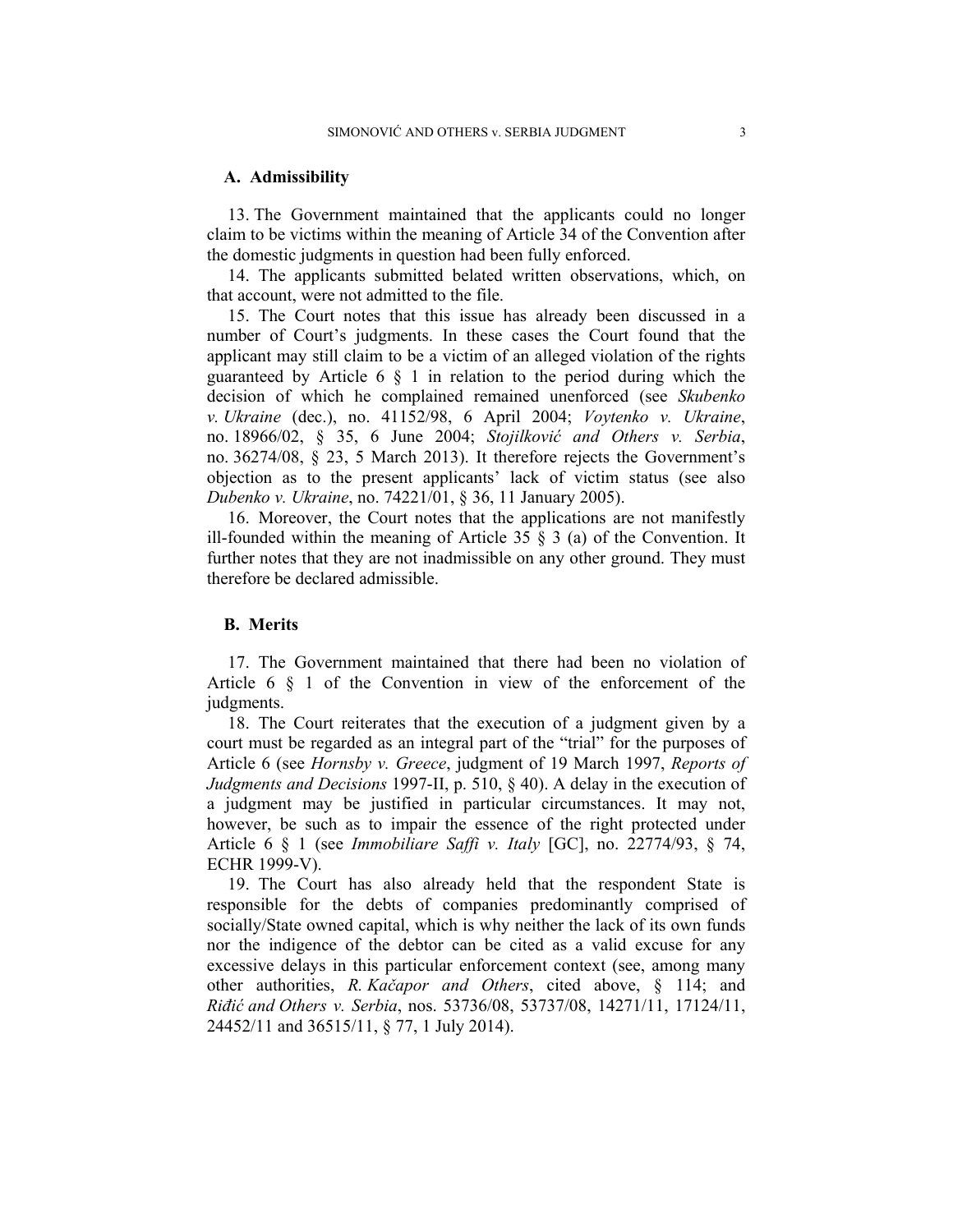20. Finally, the Court notes that the domestic judgments under consideration in the present case remained unenforced for various periods between three and a half and seven years after 3 March 2004, the date on which the Convention entered into force in respect of Serbia. Such delays were in the past considered to be excessive and the Court does not see any reason to depart from that jurisprudence.

21. Accordingly, there has been a violation of Article 6 § 1 of the Convention.

#### III. APPLICATION OF ARTICLE 41 OF THE CONVENTION

#### 22. Article 41 of the Convention provides:

"If the Court finds that there has been a violation of the Convention or the Protocols thereto, and if the internal law of the High Contracting Party concerned allows only partial reparation to be made, the Court shall, if necessary, afford just satisfaction to the injured party."

23. Even though they were legally represented the applicants submitted their just satisfaction claims after the expiry of the time-limit fixed for that purpose by Rule 60 § 1 of the Rules of Court. The Court, therefore, makes no award (see *Čerņikovs v. Latvia*, no. 71071/01, § 58, 31 May 2011*; RJ Import Roger Jaeger A.G. and RJ Import Bucureşti S.A. v. Romania*, no. 19001/05, § 34, 3 November 2011).

# FOR THESE REASONS, THE COURT, UNANIMOUSLY,

1. *Decides* to join the applications;

2. *Declares* the applications admissible;

3. *Holds* that there has been a violation of Article 6 § 1 of the Convention;

4. *Dismisses* the applicants' claims for just satisfaction.

Done in English, and notified in writing on 17 November 2015, pursuant to Rule 77 §§ 2 and 3 of the Rules of Court.

Deputy Registrar President

Marialena Tsirli Valeriu Griţco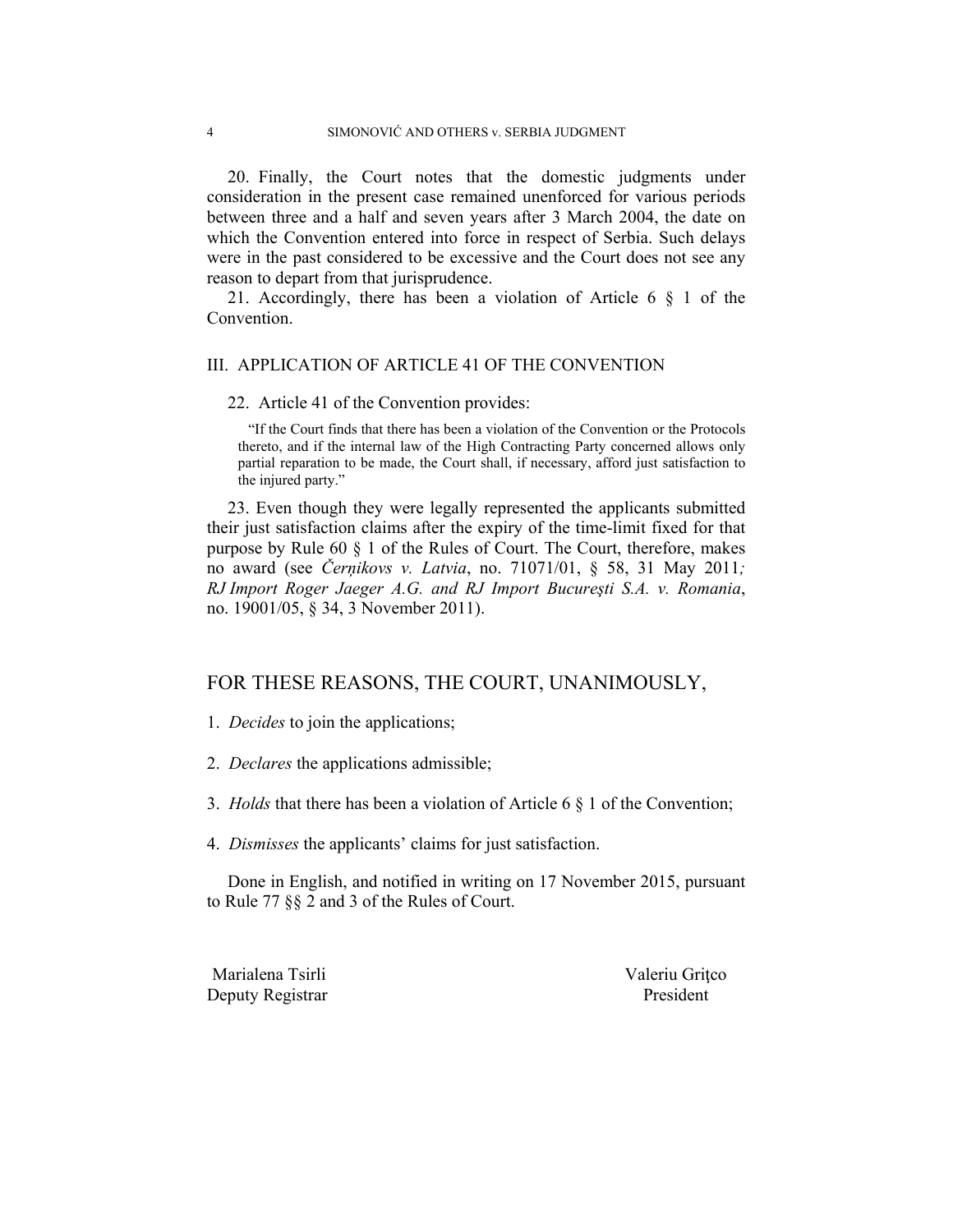| N <sub>0</sub>   | <b>Application No</b> | <b>Lodged</b> on | <b>Applicant</b>                           | <b>Final domestic decision</b>                                                                                                                                                                                                                                                                                                                                                                          | <b>Enforcement order</b>                                                         |
|------------------|-----------------------|------------------|--------------------------------------------|---------------------------------------------------------------------------------------------------------------------------------------------------------------------------------------------------------------------------------------------------------------------------------------------------------------------------------------------------------------------------------------------------------|----------------------------------------------------------------------------------|
|                  |                       |                  | Date of birth                              | (issuing authority/case                                                                                                                                                                                                                                                                                                                                                                                 | (enforcement                                                                     |
|                  |                       |                  | <b>Place of residence</b>                  | no., adopted on)                                                                                                                                                                                                                                                                                                                                                                                        | authority, case no.,                                                             |
| 1.               | 52590/10              | 06/09/2010       | Snežana SIMONOVIĆ                          | Municipal Court in Majdanpek                                                                                                                                                                                                                                                                                                                                                                            | date of order)<br>Municipal Court in Majdanpek                                   |
|                  |                       |                  | 17/05/1955<br>Majdanpek                    | P. 377/05 P. 339/05 P. 340/05 P.<br>376/05 of 21 October 2005                                                                                                                                                                                                                                                                                                                                           | I. 807 of 2201/2007                                                              |
| 2.               | 55386/10              | 03/09/2010       | Đorđe DRAGOŠAN<br>19/07/1958<br>Majdanpek  | Municipal Court in Majdanpek<br>P. 679/04, P. 682/04, P. 686/04, P.<br>693/04, P. 703/04, P. 707/04, P.<br>711/04, P. 722/04, P. 776/04, P.<br>77307, P.80104, P. 89004, P.<br>89804, P. 80504, P. 90504, P.<br>947/04 of 2 March 2006                                                                                                                                                                  | Municipal Court in Majdanpek<br>I. 3308 of 1202/2008                             |
| $\overline{3}$ . | 55816/10              | 15/09/2010       | Suzana DRAGOŠAN<br>16/08/1965<br>Majdanpek | Municipal Court in Majdanpek<br>P. 77904, P. 16105, P. 90204, P.<br>806/04, P. 888/04, P. 768/04, P.<br>733/04, P. 701/04, P. 897/04, P.<br>883/04, P. 809/04, P.694/04, P.<br>771/04, P. 900/04, P.675/04, P.<br>885/04, P. 687/04, P. 881/04, P.<br>68304, P.70404, P. 70804,<br>P.69004, P.72304, P.89104, P.<br>72004, P.89504, P. 77704,<br>P.71204 of 14 November 2006<br>and 15 May 2007         | Municipal Court in Majdanpek<br>I. 357/07 of 23/08/2007<br>I. 35807 of 2308/2007 |
| $\overline{4}$ . | 56627/10              | 20/09/2010       | Snežana LJAJIĆ<br>03/11/1954<br>Majdanpek  | Municipal Court in Majdanpek<br>P.691/04, P. 676/04, P.688/04,<br>P.68404, P.69504, P.70204, P.<br>70604, P. 70904, P.71304, P.<br>71804, P.72104, P. 72404, P.<br>941/04, P. 943/04, P.774/04, P.<br>767/04, P. 775/04, P. 770/04,<br>P.80004, P. 80404, P. 88004, P.<br>88204, P.88404, P.88904, P.<br>892/04, P.894/04, P. 896/04. P.<br>899/04, P. 901/04, P.903/04, P.<br>67804 of 21 October 2005 | Municipal Court in Majdanpek<br>I. 395⁄07 of 9/11/2007                           |
| 5.               | 56707/10              | 14/09/2010       | Edita JUGOVIĆ<br>12/08/1952                | Municipal Court in Majdanpek<br>P. 779/04, P. 161/05, P. 902/04, P.<br>806/04, P. 888/04, P. 768/04, P.<br>733/04, P. 701/04, P. 897/04, P.<br>883/04, P. 809/04, P.694/04, P.<br>771/04, P. 900/04, P.675/04, P.<br>885/04, P. 687/04, P. 881/04, P.<br>68304, P.70404, P. 70804,<br>P.69004, P.72304, P.89104, P.<br>72004, P.89504, P. 77704,<br>P.71204 of 14 November 2006<br>and 15 May 2007      | Municipal Court in Majdanpek<br>I. 357/07 of 23/08/2007<br>I. 35807 of 2308/2007 |
| 6.               | 56744/10              | 01/09/2010       | Vlada DRAGOŠAN<br>03/08/1961<br>Majdanpek  | Municipal Court in Majdanpek<br>P. 629/01 of 27 December 2001                                                                                                                                                                                                                                                                                                                                           | Municipal Court in Majdanpek<br>I. 7802 of 27/02/2002.                           |
| 7.               | 57773/10              | 14/09/2010       | Milanka POPOVIĆ<br>24/08/1953<br>Majdanpek | Municipal Court in Majdanpek<br>Ρ.<br>2605,<br>P/79/05,<br>Ρ.<br>P30405,<br>219/05.P.218/05.<br>Ρ.<br>47005, P. 30505 of 14 November                                                                                                                                                                                                                                                                    | Municipal Court in Majdanpek<br>I. 23807 of 2404/2004                            |

2006.

# **APPENDIX**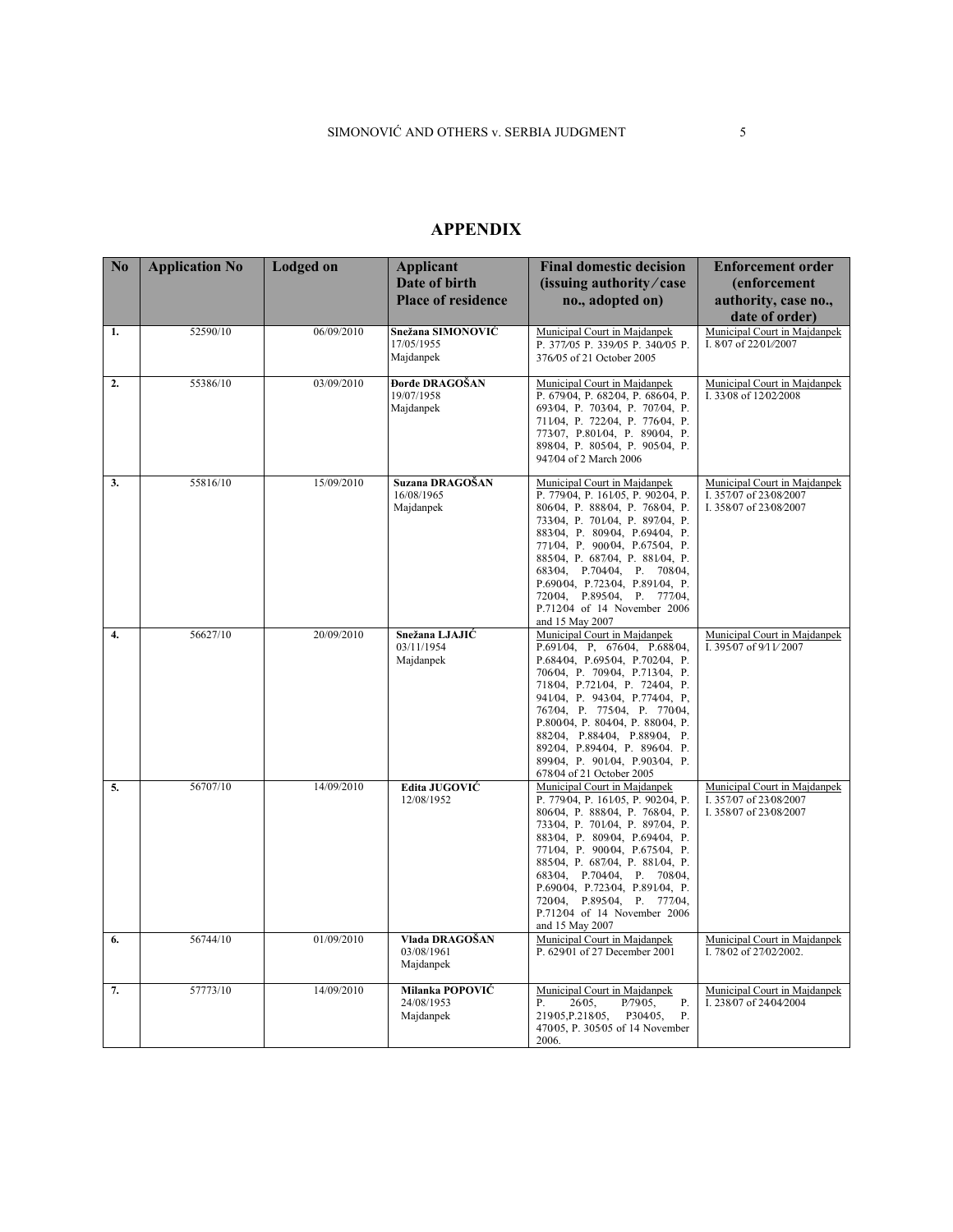| N <sub>0</sub> | <b>Application No</b> | <b>Lodged</b> on | <b>Applicant</b>                | <b>Final domestic decision</b>                                       | <b>Enforcement order</b>                             |
|----------------|-----------------------|------------------|---------------------------------|----------------------------------------------------------------------|------------------------------------------------------|
|                |                       |                  | Date of birth                   | (issuing authority/case                                              | <i>(enforcement)</i>                                 |
|                |                       |                  | <b>Place of residence</b>       | no., adopted on)                                                     | authority, case no.,                                 |
|                |                       |                  |                                 |                                                                      | date of order)                                       |
| 8.             | 58872/10              | 04/10/2010       | Zoran ATANASOVSKI<br>04/08/1959 | Municipal Court in Majdanpek<br>P. 67904, P. 68204, P.68604, P.      | Municipal Court in Majdanpek<br>I. 3308 of 1202/2008 |
|                |                       |                  | Majdanpek                       | 693/04, P. 703/04, P. 707/04, P.<br>711/04, P. 722/04, P. 776/04, P. |                                                      |
|                |                       |                  |                                 | 77307, P.80104, P. 89004, P.                                         |                                                      |
|                |                       |                  |                                 | 89804, P. 80504, P. 90504, P.<br>947/04 of 2 March 2006              |                                                      |
| 9.             | 60251/10              | 02/10/2010       | Dragan MILANOVIĆ                | Municipal Court in Majdanpek                                         | Municipal Court in Majdanpek                         |
|                |                       |                  | 05/03/1961<br>Majdanpek         | P.691/04, P. 676/04, P.688/04,<br>P.68404, P.69504, P.70204, P.      | I.395⁄07 of 9/11/2007                                |
|                |                       |                  |                                 | 70604, P. 70904, P.71304, P.                                         |                                                      |
|                |                       |                  |                                 | 71804, P.72104, P. 72404, P.<br>941/04, P. 943/04, P.774/04, P.      |                                                      |
|                |                       |                  |                                 | 767/04, P. 775/04, P. 770/04,                                        |                                                      |
|                |                       |                  |                                 | P.80004, P. 80404, P. 88004, P.<br>88204, P.88404, P.889/04, P.      |                                                      |
|                |                       |                  |                                 | 892/04, P.894/04, P. 896/04. P.                                      |                                                      |
|                |                       |                  |                                 | 899/04, P. 901/04, P.903/04, P.<br>67804 of 21 October 2005          |                                                      |
| 10.            | 60310/10              | 01/10/2010       | Mile TIŠMA                      | Municipal Court in Majdanpek                                         | Municipal Court in Majdanpek                         |
|                |                       |                  | 15/01/1940<br>Sremčica          | P. 647/99 of 16 December 1999                                        | I. 89/00 of 6/04/2000                                |
|                |                       |                  |                                 |                                                                      |                                                      |
| 11.            | 65431/10              | 25/10/2010       | Živa PETROVIĆ<br>15/06/1956     | Municipal Court in Majdanpek<br>P.377/05 P. 339/05 P 340/05 P        | Municipal Court in Majdanpek<br>I. 807 of 2201/2007  |
|                |                       |                  | Majdanpek                       | 376⁄05 of 21 October 2005                                            |                                                      |
| 12.            | 67399/10              | 02/11/2010       | Božana MILOŠEVIĆ                | Municipal Court in Majdanpek                                         | Municipal Court in Majdanpek                         |
|                |                       |                  | 03/11/1954                      | P.691/04, P. 676/04, P.688/04,                                       | I.395⁄07 of 9/11/2007                                |
|                |                       |                  | Majdanpek                       | P.68404, P.69504, P.70204, P.<br>70604, P. 70904, P.71304, P.        |                                                      |
|                |                       |                  |                                 | 71804, P.72104, P. 72404, P.                                         |                                                      |
|                |                       |                  |                                 | 941/04, P. 943/04, P.774/04, P.<br>767/04, P. 775/04, P. 770/04,     |                                                      |
|                |                       |                  |                                 | P.80004, P. 80404, P. 88004, P.                                      |                                                      |
|                |                       |                  |                                 | 882/04, P.884/04, P.889/04, P.<br>892/04, P.894/04, P. 896/04. P.    |                                                      |
|                |                       |                  |                                 | 899/04, P. 901/04, P.903/04, P.                                      |                                                      |
| 13.            | 67452/10              | 27/10/2010       | Dunavka ĐURKOVIĆ                | 67804 of 21 October 2005<br>Municipal Court in Majdanpek             | Municipal Court in Majdanpek                         |
|                |                       |                  | 31/07/1959                      | P. 779/04, P. 161/05, P. 902/04, P.                                  | I. 357/07 of 23/08/2007                              |
|                |                       |                  | Majdanpek                       | 806/04, P. 888/04, P. 768/04, P.<br>733/04, P. 701/04, P. 897/04, P. | I. 35807 of 2308/2007                                |
|                |                       |                  |                                 | 883/04, P. 809/04, P.694/04, P.                                      |                                                      |
|                |                       |                  |                                 | 771/04, P. 900/04, P.675/04, P.<br>885/04, P. 687/04, P. 881/04, P.  |                                                      |
|                |                       |                  |                                 | 68304, P.70404, P. 70804,                                            |                                                      |
|                |                       |                  |                                 | P.69004, P.72304, P.89104, P.<br>72004, P.89504, P. 77704,           |                                                      |
|                |                       |                  |                                 | P.71204 of 14 November 2006                                          |                                                      |
| 14.            | 75355/10              | 04/12/2010       | Ljubomir DRAGOJEVIĆ             | and 15 May 2007<br>Municipal Court in Majdanpek                      | Municipal Court in Majdanpek                         |
|                |                       |                  | 11/01/1951                      | P. 679/04, P. 682/04, P.686/04, P.                                   | I. 3308 of 1202/2008                                 |
|                |                       |                  | Majdanpek                       | 693/04, P. 703/04, P. 707/04, P.<br>711/04, P. 722/04, P. 776/04, P. |                                                      |
|                |                       |                  |                                 | 77307, P.80104, P. 89004, P.                                         |                                                      |
|                |                       |                  |                                 | 89804, P. 80504, P. 90504, P.<br>947/04 of 2 March 2006              |                                                      |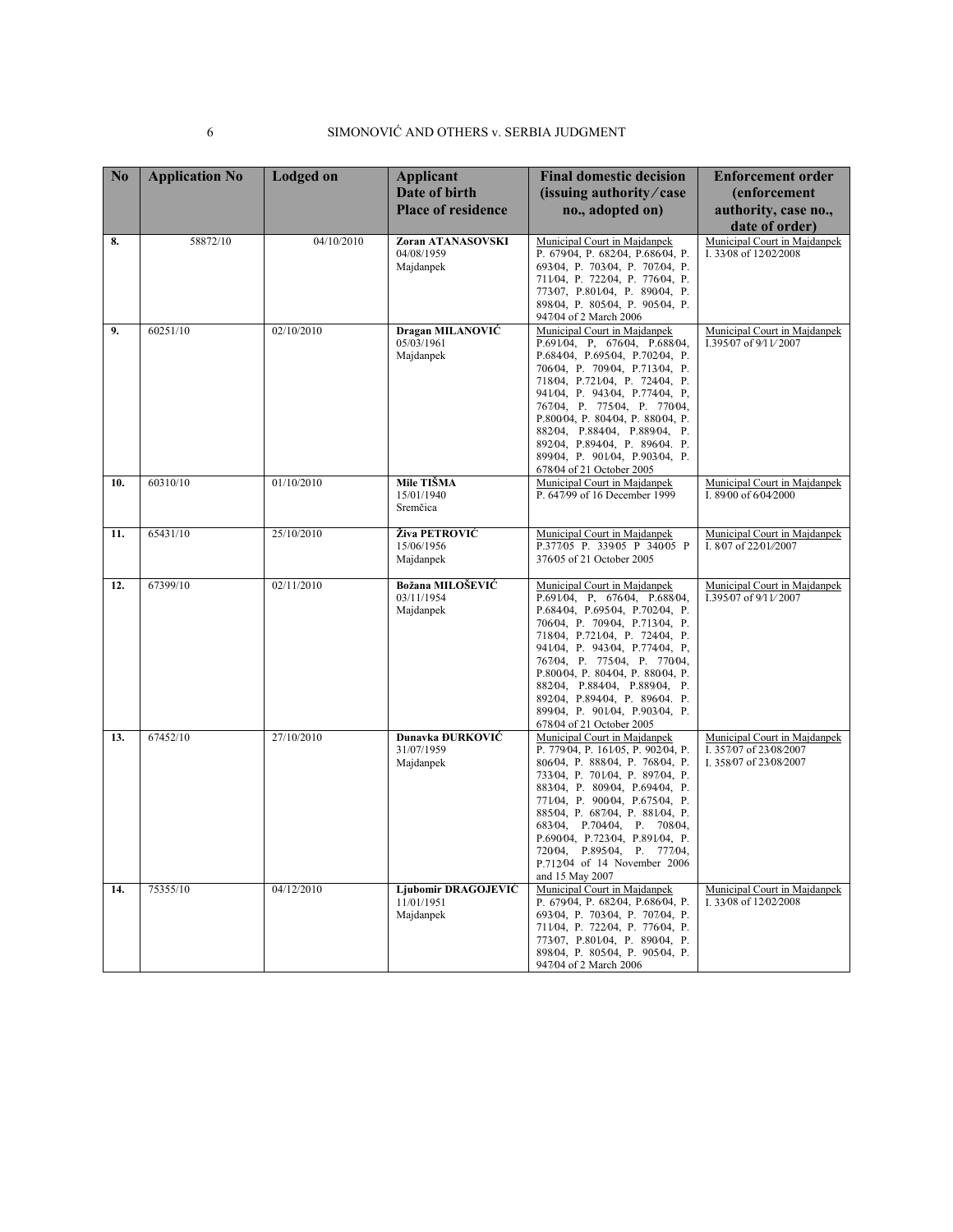| $\mathbf{N}\mathbf{0}$ | <b>Application No</b> | <b>Lodged</b> on | <b>Applicant</b><br>Date of birth<br><b>Place of residence</b> | <b>Final domestic decision</b><br>(issuing authority/case<br>no., adopted on)                                                                                                                                                                                                                                                                                                                           | <b>Enforcement order</b><br><i>(enforcement)</i><br>authority, case no.,         |
|------------------------|-----------------------|------------------|----------------------------------------------------------------|---------------------------------------------------------------------------------------------------------------------------------------------------------------------------------------------------------------------------------------------------------------------------------------------------------------------------------------------------------------------------------------------------------|----------------------------------------------------------------------------------|
| 15.                    | 75400/10              | 30/10/2010       | Javorka JOVANOVIĆ<br>25/12/1953<br>Majdanpek                   | Municipal Court in Majdanpek<br>P.691/04, P. 676/04, P.688/04,<br>P.68404, P.69504, P.70204, P.<br>70604, P. 70904, P.71304, P.<br>71804, P.72104, P. 72404, P.<br>941/04, P. 943/04, P.774/04, P.<br>767/04, P. 775/04, P. 770/04,<br>P.80004, P. 80404, P. 88004, P.<br>882/04, P.884/04, P.889/04, P.<br>89204, P.89404, P. 89604. P.<br>899/04, P. 901/04, P.903/04, P.<br>67804 of 21 October 2005 | date of order)<br>Municipal Court in Majdanpek<br>I.395⁄07 of 9/11/2007          |
| 16.                    | 75403/10              | 30/10/2010       | Marijana STARČEVIĆ<br>27/09/1970<br>Požerevac                  | Municipal Court in Majdanpek<br>P. 779/04, P. 161/05, P. 902/04, P.<br>806/04, P. 888/04, P. 768/04, P.<br>733/04, P. 701/04, P. 897/04, P.<br>883/04, P. 809/04, P.694/04, P.<br>771/04, P. 900/04, P.675/04, P.<br>885/04, P. 687/04, P. 881/04, P.<br>68304, P.70404, P. 70804,<br>P.69004, P.72304, P.89104, P.<br>72004, P.89504, P. 77704,<br>P.71204 of 14 November 2006<br>and 15 May 2007      | Municipal Court in Majdanpek<br>I. 357/07 of 23/08/2007<br>I. 35807 of 2308/2007 |
| 17.                    | 578/11                | 07/10/2010       | Jovanka MARKOVIĆ<br>11/05/1959<br>Majdanpek                    | Municipal Court in Majdanpek<br>P. 679/04, P. 682/04, P.686/04, P.<br>69304, P. 70304, P. 70704, P.<br>711/04, P. 722/04, P. 776/04, P.<br>77307, P. 80104, P. 89004, P.<br>89804, P. 80504, P. 90504, P.<br>947/04 of 2 March 2006                                                                                                                                                                     | Municipal Court in Majdanpek<br>I. 3308 of 1202/2008                             |
| 18.                    | 13912/11              | 18/01/2011       | Miloje ČOGIĆ<br>03/08/1964<br>Majdanpek                        | Municipal Court in Majdanpek<br>P. 22406 of 28 September 2006                                                                                                                                                                                                                                                                                                                                           | Municipal Court in Majdanpek<br>I. 1007 of 2201/2007                             |
| 19.                    | 15407/11              | 27/12/2010       | Dragan ILJORIĆ<br>20/05/1963<br>Majdanpek                      | Municipal Court in Majdanpek<br>P. 100401 of 13 June 2001                                                                                                                                                                                                                                                                                                                                               | Municipal Court in Majdanpek<br>I. 29402 of 1309/2002                            |
| 20.                    | 15418/11              | 12/01/2011       | Dragoljub RUŽANOVIĆ<br>17/04/1942<br>Majdanpek                 | Municipal Court in Majdanpek<br>P. 557/01 of 17 April 2002                                                                                                                                                                                                                                                                                                                                              | Municipal Court in Majdanpek<br>I. 21602 of 27/05/2002                           |
| 21.                    | 17227/11              | 07/02/2011       | Zoran RADOVIĆ                                                  | Municipal Court in Majdanpek<br>P 6604 of 19 June 2006 as<br>amended by the Negotin District<br>Court's decision of 26 September<br>2006                                                                                                                                                                                                                                                                | Municipal Court in Majdanpek<br>I. 37806 of 4/12/2006                            |
| 22.                    | 22522/11              | 08/03/2011       | Zoran RADOVIĆ<br>Majdanpek                                     | Municipal Court in Majdanpek<br>P. 36⁄05 of 10 May 2006                                                                                                                                                                                                                                                                                                                                                 | Municipal Court in Majdanpek<br>I. 32407 of 2609/2006                            |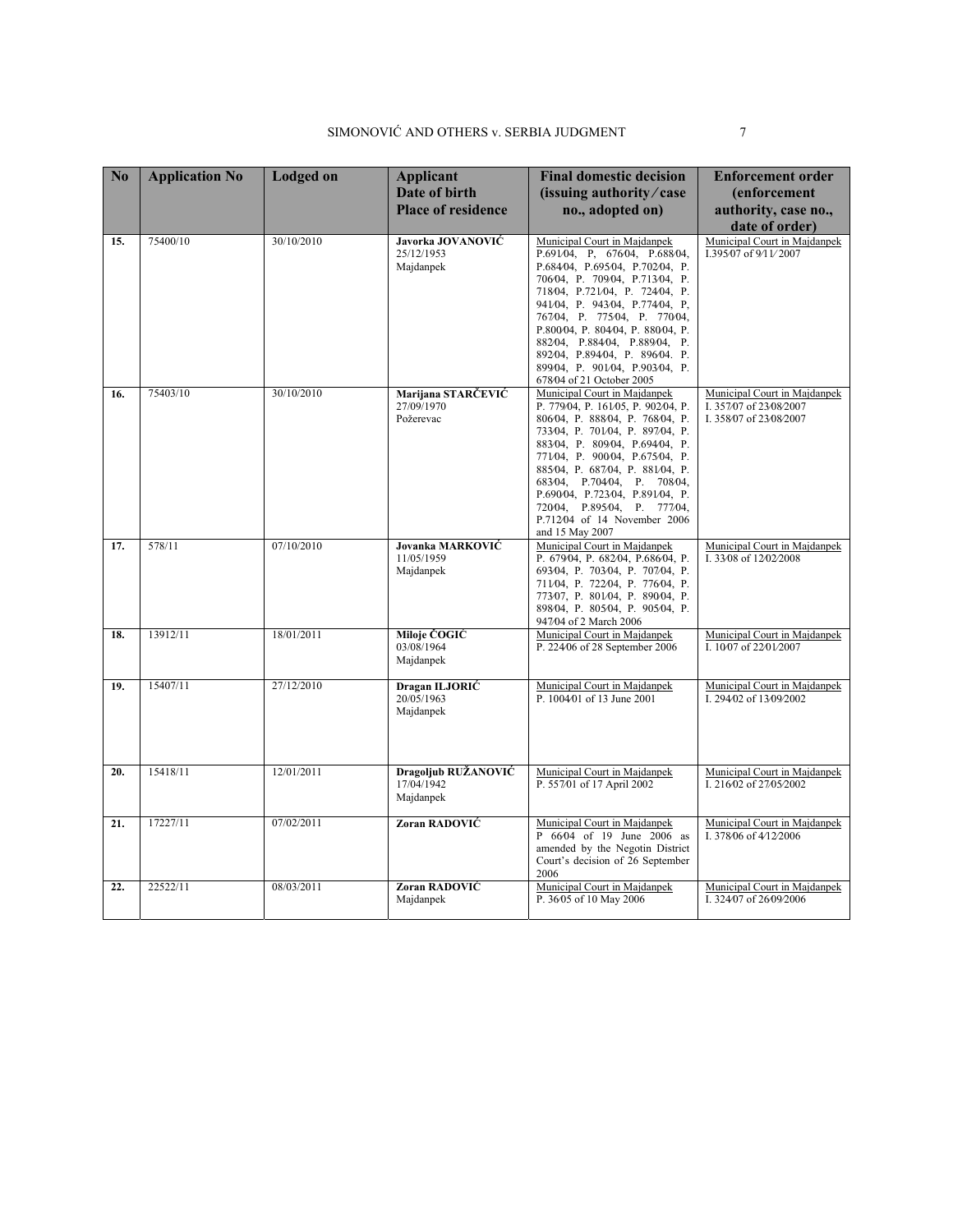| $\overline{\text{No}}$ | <b>Application No</b> | <b>Lodged</b> on | <b>Applicant</b>                   | <b>Final domestic decision</b>                                          | <b>Enforcement order</b>                         |
|------------------------|-----------------------|------------------|------------------------------------|-------------------------------------------------------------------------|--------------------------------------------------|
|                        |                       |                  | Date of birth                      | (issuing authority/case                                                 | (enforcement                                     |
|                        |                       |                  | <b>Place of residence</b>          | no., adopted on)                                                        | authority, case no.,                             |
|                        |                       |                  |                                    |                                                                         | date of order)                                   |
| 23.                    | 27883/11              | 21/04/2011       | <b>JOVANOVIĆ</b><br><b>Vladica</b> | Municipal Court in Majdanpek                                            | Municipal Court in Majdanpek                     |
|                        |                       |                  | <b>STEPANOVIĆ</b><br>08/10/1965    | P. 779/04, P. 161/05, P. 902/04, P.<br>806/04, P. 888/04, P. 768/04, P. | I. 357/07 of 23/08/2007<br>I. 35807 of 2308/2007 |
|                        |                       |                  | Majdanpek                          | 733/04, P. 701/04, P. 897/04, P.                                        |                                                  |
|                        |                       |                  |                                    | 88304, P. 80904, P.69404, P.                                            |                                                  |
|                        |                       |                  |                                    | 771/04, P. 900/04, P.675/04, P.                                         |                                                  |
|                        |                       |                  |                                    | 885/04, P. 687/04, P. 881/04, P.                                        |                                                  |
|                        |                       |                  |                                    | 68304, P.70404, P. 70804,<br>P.69004, P.72304, P. 89104, P.             |                                                  |
|                        |                       |                  |                                    | 72004, P.89504, P. 77704, P.                                            |                                                  |
|                        |                       |                  |                                    | 71204 of 14 November 2006 and                                           |                                                  |
|                        |                       |                  |                                    | 15 May 2007                                                             |                                                  |
| 24.                    | 28214/11              | 21/04/2011       | Javorka RADOJKOVIĆ                 | Municipal Court in Majdanpek                                            | Municipal Court in Majdanpek                     |
|                        |                       |                  | 22/02/1967<br>Majdanpek            | P.691/04, P. 676/04, P.688/04,<br>P.68404, P.69504, P.70204, P.         | I. 395/07 of 9/11/2007                           |
|                        |                       |                  |                                    | 70604, P. 70904, P.71304, P.                                            |                                                  |
|                        |                       |                  |                                    | 71804, P.72104, P. 72404, P.                                            |                                                  |
|                        |                       |                  |                                    | 941/04, P. 943/04, P.774/04, P.                                         |                                                  |
|                        |                       |                  |                                    | 767/04, P. 775/04, P. 770/04,<br>P.80004, P. 80404, P. 88004, P.        |                                                  |
|                        |                       |                  |                                    | 882/04, P.884/04, P.889/04, P.                                          |                                                  |
|                        |                       |                  |                                    | 892/04, P.894/04, P. 896/04. P.                                         |                                                  |
|                        |                       |                  |                                    | 899/04, P. 901/04, P.903/04, P.                                         |                                                  |
| 25.                    | 28297/11              | 21/04/2011       | Ružica PISARENKO                   | 67804 of 21 October 2005<br>Municipal Court in Majdanpek                | Municipal Court in Majdanpek                     |
|                        |                       |                  | 11/12/1961                         | P. 779/04, P. 161/05, P. 902/04, P.                                     | I. 357/07 of 23/08/2007                          |
|                        |                       |                  | Majdanpek                          | 80604, P. 88804, P. 76804, P.                                           | I. 35807 of 2308/2007                            |
|                        |                       |                  |                                    | 733/04, P. 701/04, P. 897/04, P.                                        |                                                  |
|                        |                       |                  |                                    | 883/04, P. 809/04, P.694/04, P.                                         |                                                  |
|                        |                       |                  |                                    | 771/04, P. 900/04, P.675/04, P.<br>885/04, P. 687/04, P. 881/04, P.     |                                                  |
|                        |                       |                  |                                    | 68304, P.70404, P. 70804,                                               |                                                  |
|                        |                       |                  |                                    | P.69004, P.72304, P.89104, P.                                           |                                                  |
|                        |                       |                  |                                    | 72004, P.89504, P. 77704,                                               |                                                  |
|                        |                       |                  |                                    | P.71204 of 14 November 2006<br>and 15 May 2007                          |                                                  |
| 26.                    | 28337/11              | 21/04/2011       | <b>Jovan BELOVANOVIĆ</b>           | Municipal Court in Majdanpek                                            | Municipal Court in Majdanpek                     |
|                        |                       |                  | 20/01/1958                         | P. 67904, P. 68204, P.68604, P.                                         | I. 3308 of 1202/2008                             |
|                        |                       |                  | Majdanpek                          | 69304, P. 70304, P. 70704, P.                                           |                                                  |
|                        |                       |                  |                                    | 711/04, P. 722/04, P. 776/04, P.<br>77307, P.80104, P. 89004, P.        |                                                  |
|                        |                       |                  |                                    | 89804, P. 80504, P. 90504, P.                                           |                                                  |
|                        |                       |                  |                                    | 947/04 of 2 March 2006                                                  |                                                  |
| 27.                    | 28353/11              | 21/04/2011       | <b>Branislav BRANKOVAN</b>         | Municipal Court in Majdanpek                                            | Municipal Court in Majdanpek                     |
|                        |                       |                  | 11/12/1961                         | P. 779/04, P. 161/05, P. 902/04, P.                                     | I. 357/07 of 23/08/2007                          |
|                        |                       |                  |                                    | 806/04, P. 888/04, P. 768/04, P.<br>733/04, P. 701/04, P. 897/04, P.    | I. 35807 of 2308/2007                            |
|                        |                       |                  |                                    | 88304, P. 80904, P.69404, P.                                            |                                                  |
|                        |                       |                  |                                    | 771/04, P. 900/04, P.675/04, P.                                         |                                                  |
|                        |                       |                  |                                    | 885/04, P. 687/04, P. 881/04, P.                                        |                                                  |
|                        |                       |                  |                                    | 68304, P.70404, P. 70804,<br>P.69004, P.72304, P.89104, P.              |                                                  |
|                        |                       |                  |                                    | 72004, P.89504, P. 77704,                                               |                                                  |
|                        |                       |                  |                                    | P.71204 of 14 November 2006                                             |                                                  |
|                        |                       |                  |                                    | and 15 May 2007                                                         |                                                  |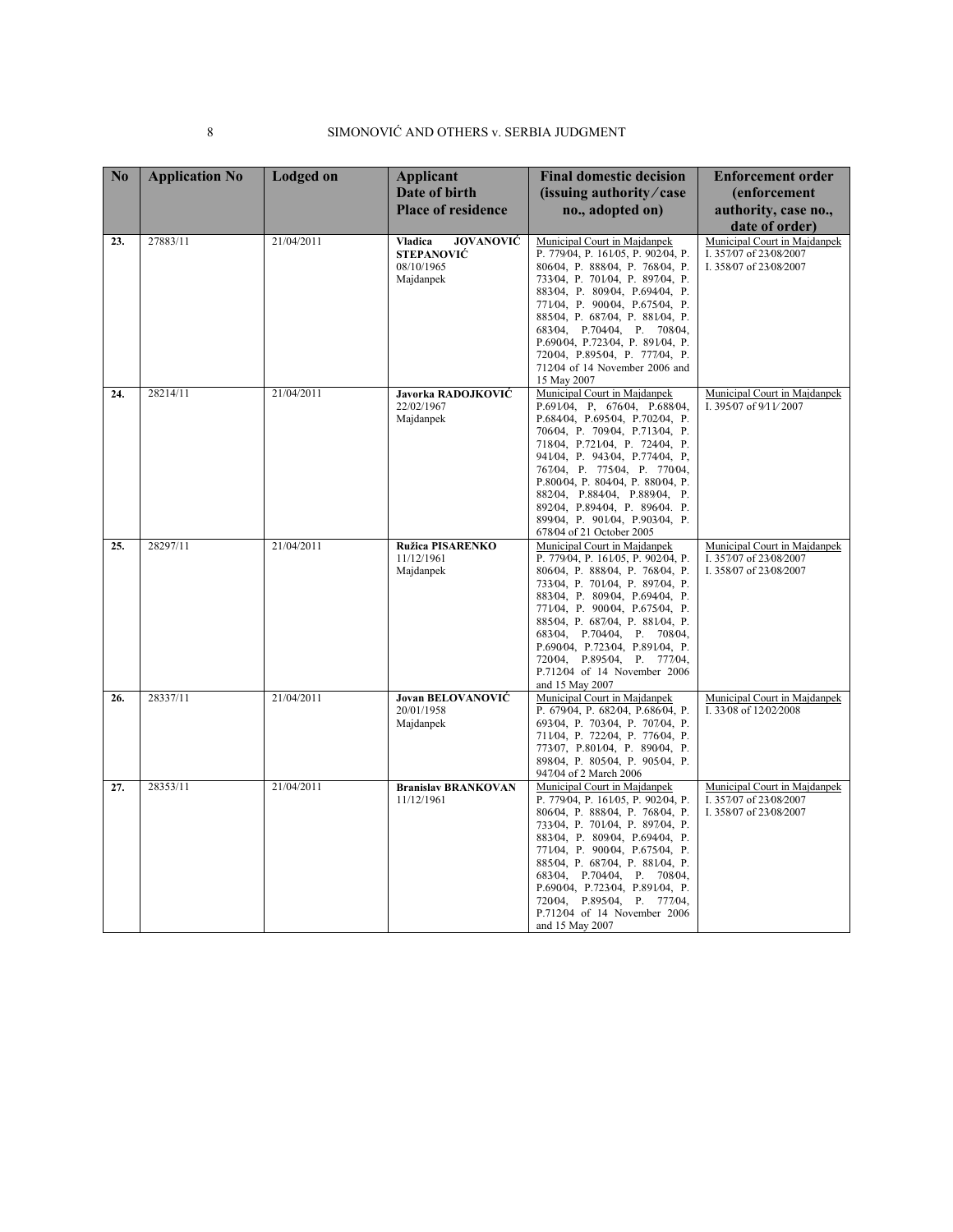| N <sub>o</sub> | <b>Application No</b> | <b>Lodged</b> on | <b>Applicant</b>                               | <b>Final domestic decision</b>                                                                                                                                                                                                                                                                                                                                                                             | <b>Enforcement order</b>                               |
|----------------|-----------------------|------------------|------------------------------------------------|------------------------------------------------------------------------------------------------------------------------------------------------------------------------------------------------------------------------------------------------------------------------------------------------------------------------------------------------------------------------------------------------------------|--------------------------------------------------------|
|                |                       |                  | Date of birth                                  | (issuing authority/case                                                                                                                                                                                                                                                                                                                                                                                    | <i>(enforcement)</i>                                   |
|                |                       |                  | <b>Place of residence</b>                      | no., adopted on)                                                                                                                                                                                                                                                                                                                                                                                           | authority, case no.,                                   |
|                |                       |                  |                                                |                                                                                                                                                                                                                                                                                                                                                                                                            | date of order)                                         |
| 28.            | 28358/11              | 21/04/2011       | Žaklina BRANKOVAN<br>03/05/1972                | Municipal Court in Majdanpek<br>P.691/04, P. 676/04, P.688/04,<br>P.68404, P.69504, P.70204, P.<br>70604, P. 70904, P.71304, P.<br>71804, P.72104, P. 72404, P.<br>941/04, P. 943/04, P.774/04, P.<br>767/04, P. 775/04, P. 770/04,<br>P.80004, P. 80404, P. 88004, P.<br>88204, P.88404, P.88904, P.<br>89204, P.89404, P. 89604. P.<br>899/04, P. 901/04, P.903/04, P.<br>67804 of 21 October 2005       | Municipal Court in Majdanpek<br>I. 395⁄07 of 9/11/2007 |
| 29.            | 31710/11              | 19/04/2011       | Mirjana BALABANOVIĆ<br>16/02/1969<br>Majdanpek | Municipal Court in Majdanpek<br>P.691/04, P. 676/04, P.688/04,<br>P.68404, P.69504, P.70204, P.<br>70604, P. 70904, P.71304, P.<br>71804, P.72104, P. 72404, P.<br>941/04, P. 943/04, P.774/04, P.<br>767/04, P. 775/04, P. 770/04,<br>P.80004, P. 80404, P. 88004, P.<br>882/04, P.884/04, P.889/04, P.<br>892/04, P.894/04, P. 896/04. P.<br>899/04, P. 901/04, P.903/04, P.<br>67804 of 21 October 2005 | Municipal Court in Majdanpek<br>I. 395/07 of 9/11/2007 |
| 30.            | 31771/11              | 19/04/2011       | Natalija CVETANOVIĆ<br>01/10/1954<br>Majdanpek | Municipal Court in Majdanpek<br>P.691/04, P. 676/04, P.688/04,<br>P.68404, P.69504, P.70204, P.<br>70604, P. 70904, P.71304, P.<br>71804, P.72104, P. 72404, P.<br>941/04, P. 943/04, P.774/04, P.<br>767/04, P. 775/04, P. 770/04,<br>P.80004, P. 80404, P. 88004, P.<br>882/04, P.884/04, P.889/04, P.<br>89204, P.89404, P. 89604. P.<br>89904, P. 90104, P.90304, P.<br>678⁄04 of 21 October 2005      | Municipal Court in Majdanpek<br>I. 395⁄07 of 9/11/2007 |
| 31.            | 31778/11              | 19/04/2011       | Nebojša PISARENKO<br>12/03/1957                | Municipal Court in Majdanpek<br>P. 506/05 of 21 October 2005                                                                                                                                                                                                                                                                                                                                               | Municipal Court in Majdanpek<br>I. 907 of 2602/2007    |
| 32.            | 31781/11              | 21/04/2011       | Živorad POPOVIĆ<br>10/09/1955<br>Majdanpek     | Municipal Court in Majdanpek<br>P. 679/04, P. 682/04, P.686/04, P.<br>693/04, P. 703/04, P. 707/04, P.<br>711/04, P. 722/04, P. 776/04, P.<br>77307, P.80104, P. 89004, P.<br>89804, P. 80504, P. 90504, P.<br>947/04 of 2 March 2006                                                                                                                                                                      | Municipal Court in Majdanpek<br>I. 3308 of 1202/2008   |
| 33.            | 33864/11              | 26/04/2011       | Radmila STOJANOVIĆ<br>26/10/1952<br>Majdanpek  | Municipal Court in Majdanpek<br>P.691/04, P. 676/04, P.688/04,<br>P.68404, P.69504, P.70204, P.<br>70604, P. 70904, P.71304, P.<br>71804, P.72104, P. 72404, P.<br>941/04, P. 943/04, P.774/04, P.<br>767/04, P. 775/04, P. 770/04,<br>P.80004, P. 80404, P. 88004, P.<br>88204, P.88404, P.88904, P.<br>89204, P.89404, P. 89604. P.<br>899/04, P. 901/04, P.903/04, P.<br>67804 of 21 October 2005       | Municipal Court in Majdanpek<br>I. 395/07 of 9/11/2007 |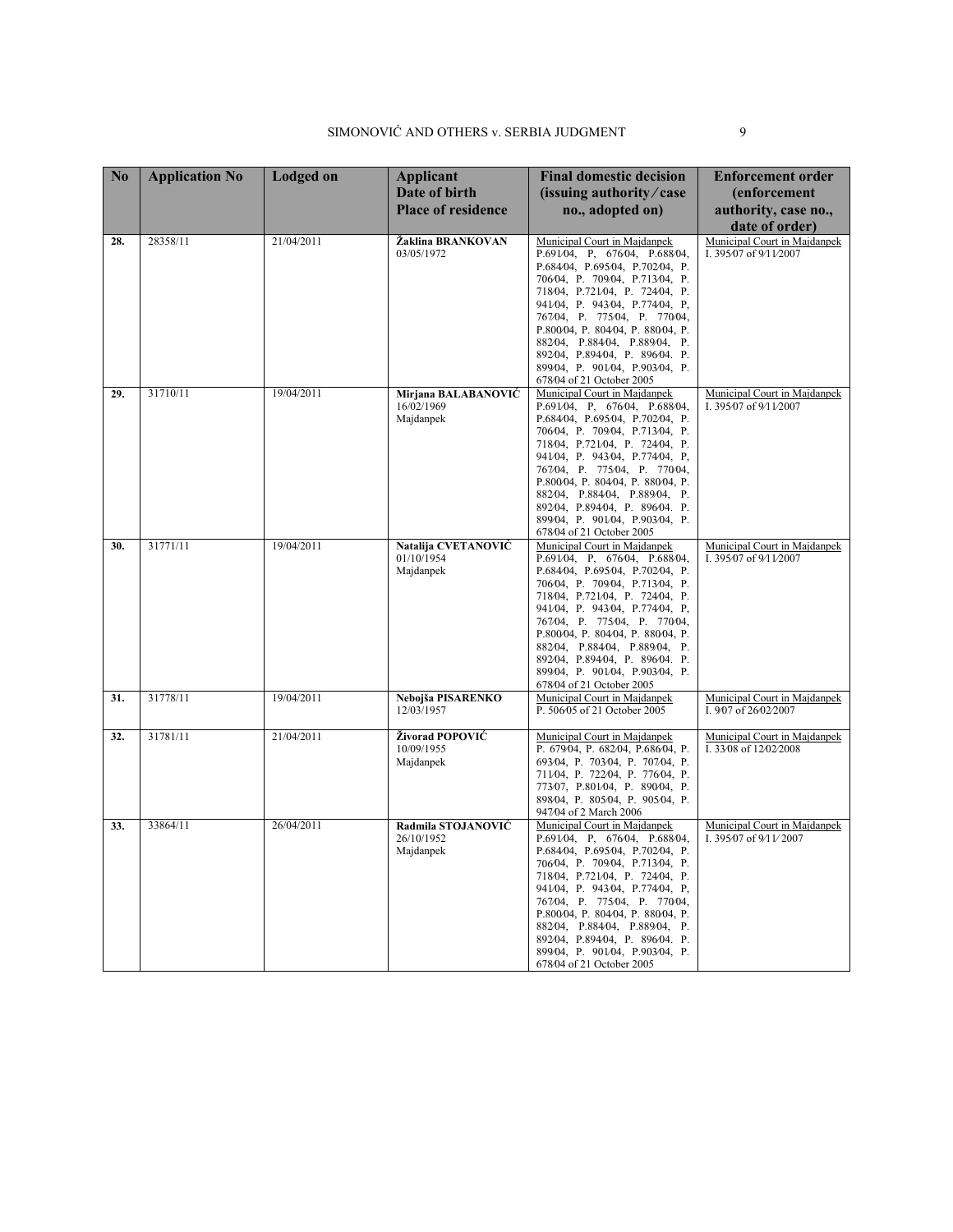| N <sub>0</sub> | <b>Application No</b> | <b>Lodged</b> on | <b>Applicant</b>                                    | <b>Final domestic decision</b>                                                                                                                                                                                                                                                                                                                                                                          | <b>Enforcement order</b>                                                         |
|----------------|-----------------------|------------------|-----------------------------------------------------|---------------------------------------------------------------------------------------------------------------------------------------------------------------------------------------------------------------------------------------------------------------------------------------------------------------------------------------------------------------------------------------------------------|----------------------------------------------------------------------------------|
|                |                       |                  | Date of birth                                       | (issuing authority/case                                                                                                                                                                                                                                                                                                                                                                                 | (enforcement                                                                     |
|                |                       |                  | <b>Place of residence</b>                           | no., adopted on)                                                                                                                                                                                                                                                                                                                                                                                        | authority, case no.,<br>date of order)                                           |
| 34.            | 33885/11              | 26/04/2011       | Snežana PETROVIĆ<br>12/09/1960<br>Majdanpek         | Municipal Court in Majdanpek<br>P.691/04, P. 676/04, P.688/04,<br>P.68404, P.69504, P.70204, P.<br>70604, P. 70904, P.71304, P.<br>71804, P.72104, P. 72404, P.<br>941/04, P. 943/04, P.774/04, P.<br>76704, P. 77504, P. 77004,<br>P.80004, P. 80404, P. 88004, P.<br>88204, P.88404, P.88904, P.<br>892/04, P.894/04, P. 896/04. P.<br>899/04, P. 901/04, P.903/04, P.<br>67804 of 21 October 2005    | Municipal Court in Majdanpek<br>I. 395/07 of $9/1$ $1/2007$                      |
| 35.            | 33906/11              | 26/04/2011       | <b>Mirjana NAMESTNIK</b><br>16/02/1969<br>Majdanpek | Municipal Court in Majdanpek<br>P.691/04, P. 676/04, P.688/04,<br>P.68404, P.69504, P.70204, P.<br>70604, P. 70904, P.71304, P.<br>71804, P.72104, P. 72404, P.<br>941/04, P. 943/04, P.774/04, P.<br>767/04, P. 775/04, P. 770/04,<br>P.80004, P. 80404, P. 88004, P.<br>88204, P.88404, P.88904, P.<br>892/04, P.894/04, P. 896/04. P.<br>899/04, P. 901/04, P.903/04, P.<br>67804 of 21 October 2005 | Municipal Court in Majdanpek<br>I. 395/07 of $9/1$ $1/2007$                      |
| 36.            | 37183/11              | 27/04/2011       | Marija MARTINOVIĆ<br>25/02/1954<br>Majdanpek        | Municipal Court in Majdanpek<br>P. 45606 of 12 September 2006                                                                                                                                                                                                                                                                                                                                           | Municipal Court in Majdanpek<br>I.226/07 of 23/04/2007                           |
| 37.            | 37195/11              | 27/04/2011       | Dragica MARTINOVIĆ<br>16/01/1953<br>Majdanpek       | Municipal Court in Majdanpek<br>P. 779/04, P. 161/05, P. 902/04, P.<br>80604, P. 88804, P. 76804, P.<br>73304, P. 70104, P. 89704, P.<br>88304, P. 80904, P.69404, P.<br>771/04, P. 900/04, P.675/04, P.<br>88504, P. 68704, P. 88104, P.<br>68304, P.70404, P. 70804,<br>P.69004, P.72304, P.89104, P.<br>72004, P.89504, P. 77704,<br>P.71204 of 14 November 2006<br>and 15 May 2007                  | Municipal Court in Majdanpek<br>I. 357/07 of 23/08/2007<br>I. 35807 of 2308/2007 |
| 38.            | 37655/11              | 09/05/2011       | Vasa DULKANOVIĆ<br>04/02/1954<br>Majdanpek          | Municipal Court in Majdanpek<br>P. 779/04, P. 161/05, P. 902/04, P.<br>80604, P. 88804, P. 76804, P.<br>733/04, P. 701/04, P. 897/04, P.<br>88304, P. 80904, P.69404, P.<br>771/04, P. 900/04, P.675/04, P.<br>88504, P. 68704, P. 88104, P.<br>68304, P.70404, P. 70804, P.<br>69004, P.72304, P.89104, P.<br>72004, P.89504, P. 77704,<br>P.71204 of 14 November 2006<br>and 15 May 2007              | Municipal Court in Majdanpek<br>I. 357/07 of 23/08/2007<br>I. 35807 of 2308/2007 |
| 39.            | 37698/11              | 09/05/2011       | Snežana<br>DULKANOVIĆ<br>02/12/1961<br>Majdanpek    | Municipal Court in Majdanpek<br>P. 779/04, P. 161/05, P. 902/04, P.<br>80604, P. 88804, P. 76804, P.<br>733/04, P. 701/04, P. 897/04, P.<br>883/04, P. 809/04, P.694/04, P.<br>771/04, P. 900/04, P.675/04, P.<br>885/04, P. 687/04, P. 881/04, P.<br>68304, P. 70404, P. 70804,<br>P.69004, P. 72304, P.89104, P.<br>72004, P. 89504, P. 77704,<br>P.71204 of 14 November 2006<br>and 15 May 2007      | Municipal Court in Maidanpek<br>I. 357/07 of 23/08/2007<br>I. 35807 of 2308/2007 |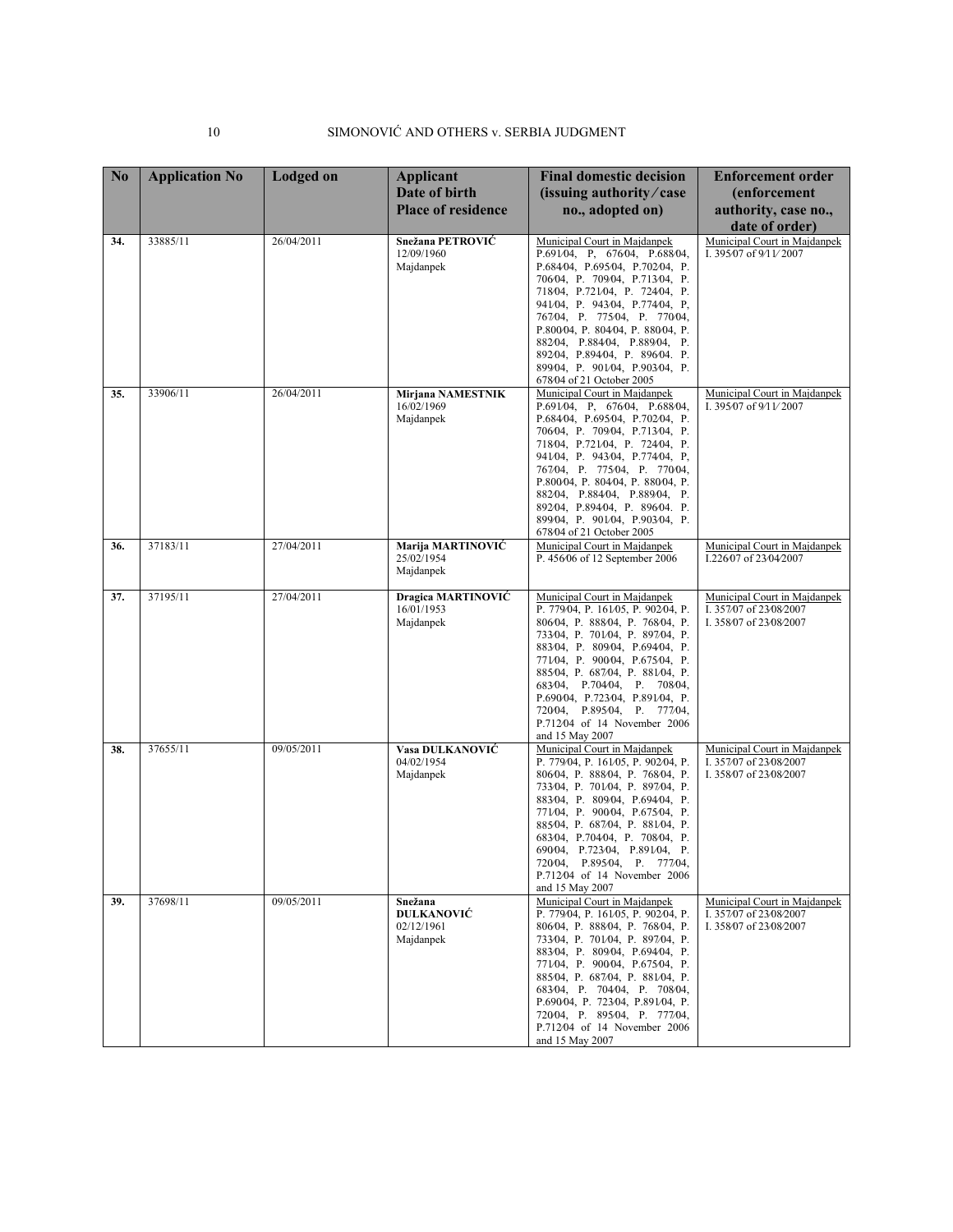| N <sub>0</sub> | <b>Application No</b> | <b>Lodged</b> on | <b>Applicant</b><br>Date of birth<br><b>Place of residence</b> | <b>Final domestic decision</b><br>(issuing authority/case<br>no., adopted on)                                                                                                                                                                                                                                                                                                                      | <b>Enforcement order</b><br>(enforcement<br>authority, case no.,<br>date of order) |
|----------------|-----------------------|------------------|----------------------------------------------------------------|----------------------------------------------------------------------------------------------------------------------------------------------------------------------------------------------------------------------------------------------------------------------------------------------------------------------------------------------------------------------------------------------------|------------------------------------------------------------------------------------|
| 40.            | 38065/11              | 05/05/2011       | Dragana BRANKOVAN<br>01/09/1946<br>Majdanpek                   | Municipal Court in Majdanpek<br>Ρ.<br>2605,<br>$P/79/05$ ,<br>Р.<br>Ρ.<br>219/05.P.218/05.<br>P30405.<br>47005, P. 30505 of 14 November<br>2006.                                                                                                                                                                                                                                                   | Municipal Court in Majdanpek<br>23807<br>of<br>I.<br>24'<br>04/2004                |
| 41.            | 41378/11              | 14/04/2011       | Katica MIŠIĆ<br>27/10/1947<br>Rudna Glava                      | Municipal Court in Majdanpek<br>P. 779/04, P. 161/05, P. 902/04, P.<br>80604, P. 88804, P. 76804, P.<br>733/04, P. 701/04, P. 897/04, P.<br>883/04, P. 809/04, P.694/04, P.<br>771/04, P. 900/04, P.675/04, P.<br>885/04, P. 687/04, P. 881/04, P.<br>68304, P. 70404, P. 70804,<br>P.69004, P. 72304, P.89104, P.<br>72004, P. 89504, P. 77704,<br>P.71204 of 14 November 2006<br>and 15 May 2007 | Municipal Court in Majdanpek<br>I. 357/07 of 23/08/2007<br>I. 35807 of 2308/2007   |
| 42.            | 41384/11              | 28/04/2011       | Nataša ŽUJICA<br>29/04/1962<br>Majdanpek                       | Municipal Court in Majdanpek<br>P. 679/04, P. 682/04, P.686/04, P.<br>693/04, P. 703/04, P. 707/04, P.<br>711/04, P. 722/04, P. 776/04, P.<br>77307, P.80104, P. 89004, P.<br>89804, P. 80504, P. 90504, P.<br>947/04 of 2 March 2006                                                                                                                                                              | Municipal Court in Majdanpek<br>I. 3308 of 1202/2008                               |
| 43.            | 41413/11              | 29/04/2011       | Slavica REKOVIĆ<br>01/02/1954<br>Majdanpek                     | Municipal Court in Majdanpek<br>P. 779/04, P. 161/05, P. 902/04, P.<br>80604, P. 88804, P. 76804, P.<br>733/04, P. 701/04, P. 897/04, P.<br>88304, P. 80904, P.69404, P.<br>771/04, P. 900/04, P.675/04, P.<br>88504, P. 68704, P. 88104, P.<br>68304, P.70404, P. 70804,<br>P.69004, P.72304, P.89104, P.<br>72004, P.89504, P. 77704,<br>P.71204 of 14 November 2006<br>and 15 May 2007          | Municipal Court in Majdanpek<br>I. 357/07 of 23/08/2007<br>I. 35807 of 2308/2007   |
| 44.            | 41414/11              | 28/04/2011       | Ratomirka GOLUBOVIĆ<br>19/02/1947<br>Majdanpek                 | Municipal Court in Majdanpek<br>P. 779/04, P. 161/05, P. 902/04, P.<br>80604, P. 88804, P. 76804, P.<br>73304, P. 70104, P. 89704, P.<br>88304, P. 80904, P.69404, P.<br>771/04, P. 900/04, P.675/04, P.<br>88504, P. 68704, P. 88104, P.<br>68304, P.70404, P. 70804,<br>P.69004, P.72304, P.89104, P.<br>72004, P.89504, P. 77704,<br>P.71204 of 14 November 2006<br>and 15 May 2007             | Municipal Court in Majdanpek<br>I. 357/07 of 23/08/2007<br>I. 35807 of 2308/2007   |
| 45.            | 41416/11              | 28/04/2011       | Jovica STEFANOVIĆ<br>02/03/1972<br>Donji Milanovac             | Municipal Court in Majdanpek<br>Р.<br>2605,<br>P/79/05,<br>Р.<br>219/05, P.218/05,<br>P30405,<br>Ρ.<br>47005, P. 30505 of 14 November<br>2006.                                                                                                                                                                                                                                                     | Municipal Court in Majdanpek<br>Ι.<br>23807<br>24⁄<br>of<br>04/2004                |
| 46.            | 41417/11              | 28/04/2011       | Zorica ILIĆ<br>04/05/1957<br>Majdanpek                         | Municipal Court in Majdanpek<br>P. 67904, P. 68204, P.68604, P.<br>69304, P. 70304, P. 70704, P.<br>711/04, P. 722/04, P. 776/04, P.<br>77307, P.80104, P. 89004, P.<br>89804, P. 80504, P. 90504, P.<br>947/04 of 2 March 2006                                                                                                                                                                    | Municipal Court in Majdanpek<br>I. 3308 of 1202/2008                               |
| 47.            | 41419/11              | 28/04/2011       | Sadeta PETROVIĆ<br>19/05/1957<br>Majdanpek                     | Municipal Court in Majdanpek<br>P. 465⁄06 of 12 September 2006                                                                                                                                                                                                                                                                                                                                     | Municipal Court in Majdanpek<br>I. 22607 of 23 April 2007                          |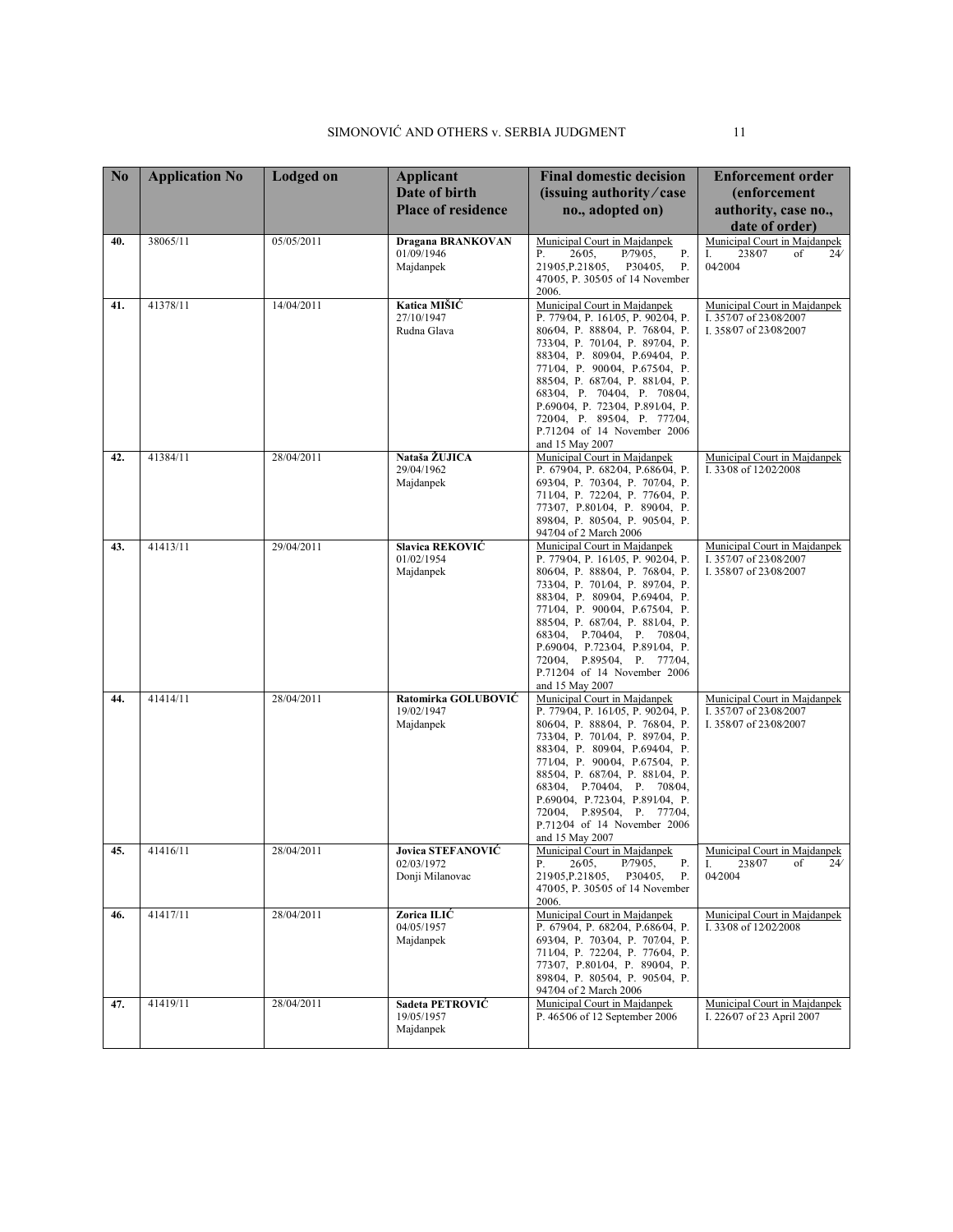| No  | <b>Application No</b> | <b>Lodged</b> on | <b>Applicant</b><br>Date of birth<br><b>Place of residence</b> | <b>Final domestic decision</b><br>(issuing authority/case<br>no., adopted on)                                                                                                                                                                                                                                                                                                                              | <b>Enforcement order</b><br><i>(enforcement</i><br>authority, case no.,<br>date of order) |
|-----|-----------------------|------------------|----------------------------------------------------------------|------------------------------------------------------------------------------------------------------------------------------------------------------------------------------------------------------------------------------------------------------------------------------------------------------------------------------------------------------------------------------------------------------------|-------------------------------------------------------------------------------------------|
| 48. | 41428/11              | 11/05/2011       | <b>Zorica CEPENJOR</b><br>03/10/1955<br>Majdanpek              | Municipal Court in Majdanpek<br>Ρ.<br>2605,<br>P/79/05.<br>Ρ.<br>219/05, P.218/05,<br>P30405,<br>Ρ.<br>47005, P. 30505 of 14 November<br>2006.                                                                                                                                                                                                                                                             | Municipal Court in Majdanpek<br>23807<br>of<br>24 <sub>1</sub><br>I.<br>04/2004           |
| 49. | 41502/11              | 23/04/2011       | Milivoje PAUNOVIĆ<br>19/12/1969<br>Majdanpek                   | Municipal Court in Majdanpek<br>P. 465/06 of 12 September 2006                                                                                                                                                                                                                                                                                                                                             | Municipal Court in Majdanpek<br>I. 22607 of 23 April 2007                                 |
| 50. | 41630/11              | 29/04/2011       | Olivera STOJANOVIĆ<br>09/04/1962<br>Majdanpek                  | Municipal Court in Majdanpek<br>P. 67904, P. 68204, P.68604, P.<br>693/04, P. 703/04, P. 707/04, P.<br>711/04, P. 722/04, P. 776/04, P.<br>77307, P.80104, P. 89004, P.<br>89804, P. 80504, P. 90504, P.<br>947/04 of 2 March 2006                                                                                                                                                                         | Municipal Court in Majdanpek<br>I. 3308 of 1202/2008                                      |
| 51. | 41674/11              | 16/05/2011       | Jovanka FILIPEROVIĆ<br>06/05/1954<br>Majdanpek                 | Municipal Court in Majdanpek<br>P. 46506 of 12 September 2006                                                                                                                                                                                                                                                                                                                                              | Municipal Court in Majdanpek<br>I. 22607 of 23 April 2007                                 |
| 52. | 41692/11              | 29/04/2011       | Milijana BELANOVIĆ<br>19/07/1956<br>Stara Pazova               | Municipal Court in Majdanpek<br>P.691/04, P. 676/04, P.688/04,<br>P.68404, P.69504, P.70204, P.<br>70604, P. 70904, P.71304, P.<br>71804, P.72104, P. 72404, P.<br>941/04, P. 943/04, P.774/04, P.<br>767/04, P. 775/04, P. 770/04,<br>P.80004, P. 80404, P. 88004, P.<br>882/04, P.884/04, P.889/04, P.<br>892/04, P.894/04, P. 896/04. P.<br>89904, P. 90104, P.90304, P.<br>67804 of 21 October 2005    | Municipal Court in Majdanpek<br>I. 395⁄07 of 9/11/2007                                    |
| 53. | 42549/11              | 29/04/2011       | <b>Borivoje ILIĆ</b><br>23/01/1953<br>Majdanpek                | Municipal Court in Majdanpek<br>P. 77904, P. 16105, P. 90204, P.<br>80604, P. 88804, P. 76804, P.<br>733/04, P. 701/04, P. 897/04, P.<br>88304, P. 80904, P.69404, P.<br>771/04, P. 900/04, P.675/04, P.<br>885/04, P. 687/04, P. 881/04, P.<br>68304, P.70404, P. 70804,<br>P.69004, P.72304, P.89104, P.<br>72004, P.89504, P. 77704,<br>P.71204 of 14 November 2006<br>and 15 May 2007                  | Municipal Court in Majdanpek<br>I. 357/07 of 23/08/2007<br>I. 35807 of 2308/2007          |
| 54. | 42613/11              | 10/05/2011       | Vera ILIĆ<br>18/03/1956<br>Majdanpek                           | Municipal Court in Majdanpek<br>P. 465⁄06 of 12 September 2006                                                                                                                                                                                                                                                                                                                                             | Municipal Court in Majdanpek<br>I. 22607 of 23 April 2007                                 |
| 55. | 42884/11              | 28/04/2011       | Draško STOJKOVIĆ<br>06/08/1970<br>Majdanpek                    | Municipal Court in Majdanpek<br>$P.69104$ , P, 67604, P.68804,<br>P.68404, P.69504, P.70204, P.<br>70604, P. 70904, P.71304, P.<br>71804, P.72104, P. 72404, P.<br>941/04, P. 943/04, P.774/04, P.<br>767/04, P. 775/04, P. 770/04,<br>P.80004, P. 80404, P. 88004, P.<br>882/04, P.884/04, P.889/04, P.<br>892/04, P.894/04, P. 896/04. P.<br>899/04, P. 901/04, P.903/04, P.<br>67804 of 21 October 2005 | Municipal Court in Majdanpek<br>I. 395/07 of 9/11/2007                                    |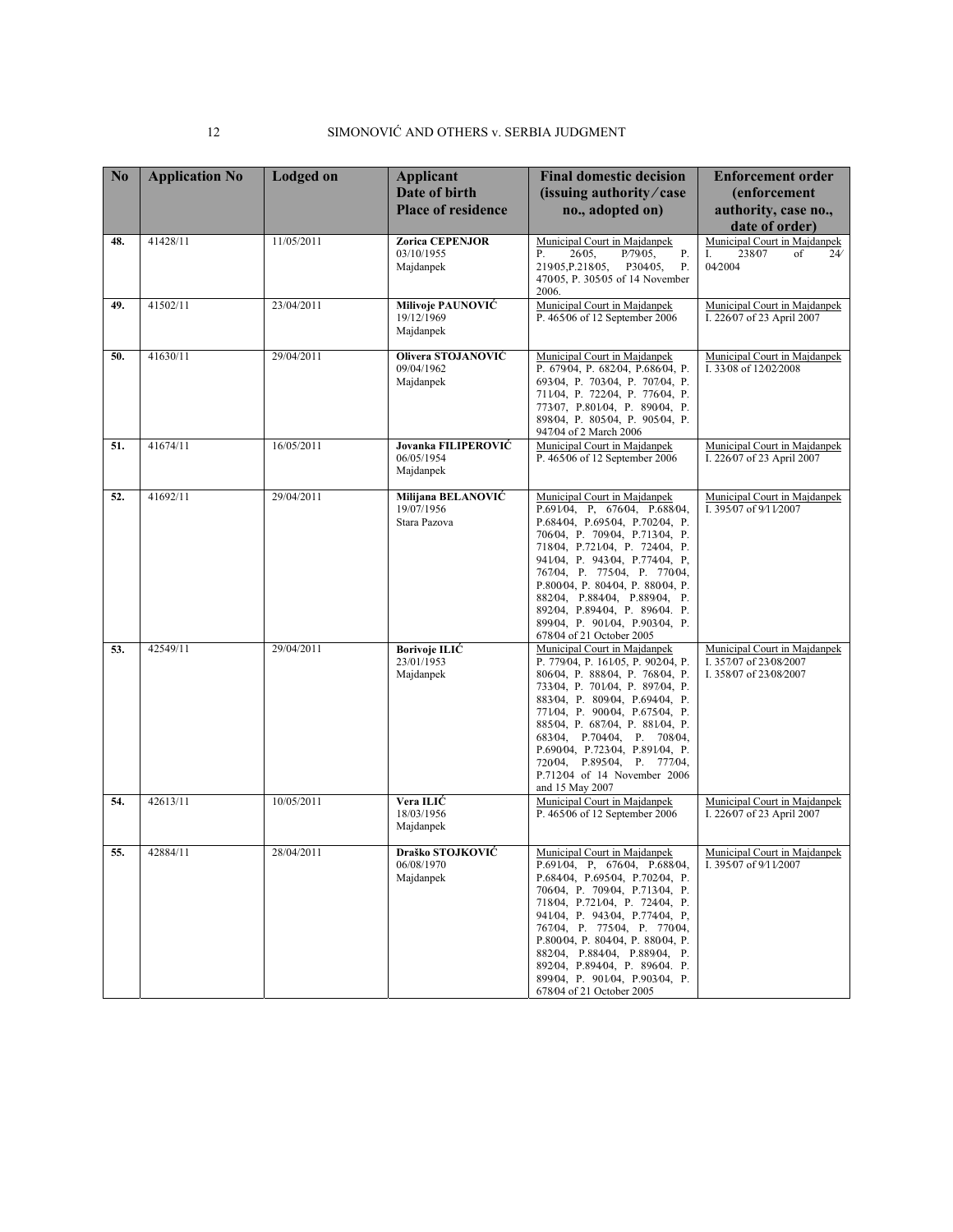| N <sub>o</sub> | <b>Application No</b> | <b>Lodged</b> on | <b>Applicant</b><br><b>Date of birth</b><br><b>Place of residence</b> | <b>Final domestic decision</b><br>(isuing authority/case)<br>no., adopted on)                                                                                                                                                                                                                                                                                                                              | <b>Enforcement order</b><br><i>(enforcement</i><br>authority, case no.,          |
|----------------|-----------------------|------------------|-----------------------------------------------------------------------|------------------------------------------------------------------------------------------------------------------------------------------------------------------------------------------------------------------------------------------------------------------------------------------------------------------------------------------------------------------------------------------------------------|----------------------------------------------------------------------------------|
| 56.            | 42886/11              | 04/05/2011       | Zorica ĐORĐEVIĆ<br>25/06/1965<br>Majdanpek                            | Municipal Court in Majdanpek<br>P.691/04, P. 676/04, P.688/04,<br>P.68404, P.69504, P.70204, P.<br>70604, P. 70904, P.71304, P.<br>71804, P.72104, P. 72404, P.<br>941/04, P. 943/04, P.774/04, P.<br>767/04, P. 775/04, P. 770/04,<br>P.80004, P. 80404, P. 88004, P.<br>882/04, P.884/04, P.889/04, P.<br>892/04, P.894/04, P. 896/04. P.<br>899/04, P. 901/04, P.903/04, P.<br>67804 of 21 October 2005 | date of order)<br>Municipal Court in Majdanpek<br>I. 395⁄07 of 9/11/2007         |
| 57.            | 43052/11              | 04/05/2011       | Zorica EĆIMOVIĆ<br>22/07/1951<br>Majdanpek                            | Municipal Court in Majdanpek<br>P. 679/04, P. 682/04, P.686/04, P.<br>693/04, P. 703/04, P. 707/04, P.<br>711/04, P. 722/04, P. 776/04, P.<br>77307, P.80104, P. 89004, P.<br>89804, P. 80504, P. 90504, P.<br>947/04 of 2 March 2006                                                                                                                                                                      | Municipal Court in Majdanpek<br>I. 33/08 of 12/02/2008                           |
| 58.            | 43056/11              | 23/05/2011       | Ljubica ŽIVKOVIĆ<br>21/03/1957<br>Donji Milanovac                     | Municipal Court in Majdanpek<br>P. 2605, P. 7905, P. 21905,<br>P.21805, P30405, P. 47005, P.<br>305/05 of 14 November 2006                                                                                                                                                                                                                                                                                 | Municipal Court in Majdanpek<br>23807<br>of<br>24'<br>Ι.<br>04/2004              |
| 59.            | 44315/11              | 28/04/2011       | Vera PASKO<br>24/08/1948<br>Majdanpek                                 | Municipal Court in Majdanpek<br>P. 779/04, P. 161/05, P. 902/04, P.<br>80604, P. 88804, P. 76804, P.<br>733/04, P. 701/04, P. 897/04, P.<br>88304, P. 80904, P.69404, P.<br>771/04, P. 900/04, P.675/04, P.<br>88504, P. 68704, P. 88104, P.<br>68304, P.70404, P. 70804,<br>P.69004, P.72304, P.89104, P.<br>72004, P.89504, P. 77704,<br>P.71204 of 14 November 2006<br>and 15 May 2007                  | Municipal Court in Majdanpek<br>I. 357/07 of 23/08/2007<br>I. 35807 of 2308/2007 |
| 60.            | 44348/11              | 31/05/2011       | Dušanka ŽURKIĆ<br>05/02/1960<br>Donji Milanovac                       | Municipal Court in Majdanpek<br>P.691/04, P. 676/04, P.688/04,<br>P.68404, P.69504, P.70204, P.<br>70604, P. 70904, P.71304, P.<br>71804, P.72104, P. 72404, P.<br>941/04, P. 943/04, P.774/04, P.<br>767/04, P. 775/04, P. 770/04,<br>P.80004, P. 80404, P. 88004, P.<br>88204, P.88404, P.88904, P.<br>892/04, P.894/04, P. 896/04. P.<br>899/04, P. 901/04, P.903/04, P.<br>67804 of 21 October 2005    | Municipal Court in Majdanpek<br>I. 395⁄07 of 9/11/2007                           |
| 61.            | 44378/11              | 03/06/2011       | Živanka MIRT<br>17/03/1952<br>Kostolac                                | Municipal Court in Majdanpek<br>P. 779/04, P. 161/05, P. 902/04, P.<br>80604, P. 88804, P. 76804, P.<br>733/04, P. 701/04, P. 897/04, P.<br>88304, P. 80904, P.69404, P.<br>771/04, P. 900/04, P.675/04, P.<br>88504, P. 68704, P. 88104, P.<br>68304, P. 70404, P. 70804,<br>P.69004, P. 72304, P.89104, P.<br>72004, P. 89504, P. 77704,<br>P.71204 of 14 November 2006<br>and 15 May 2007               | Municipal Court in Majdanpek<br>I. 357/07 of 23/08/2007<br>I. 35807 of 2308/2007 |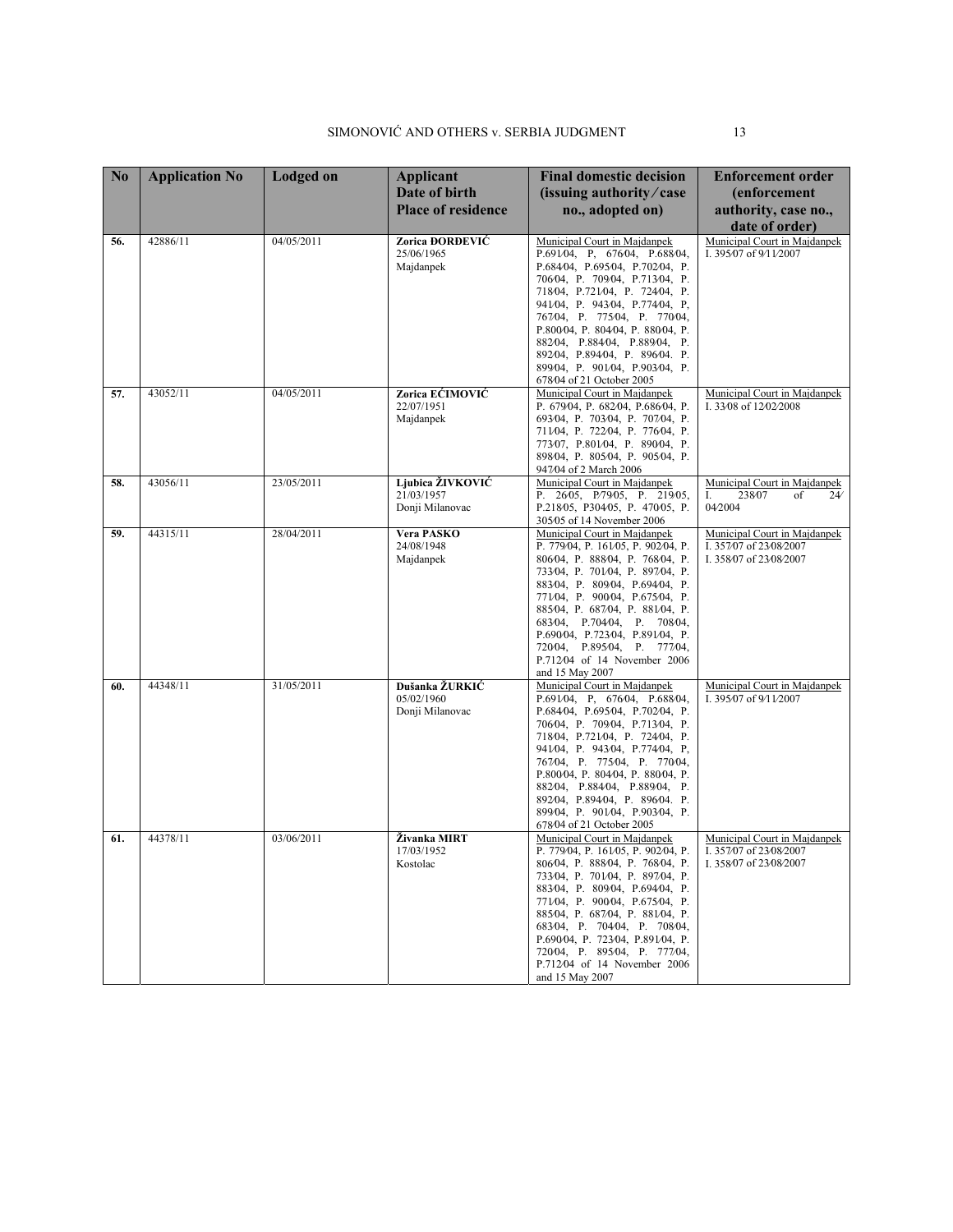| N <sub>o</sub> | <b>Application No</b> | <b>Lodged</b> on | <b>Applicant</b>                              | <b>Final domestic decision</b>                                                                                                                                                                                                                                                                                                                                                                          | <b>Enforcement order</b>                                                         |
|----------------|-----------------------|------------------|-----------------------------------------------|---------------------------------------------------------------------------------------------------------------------------------------------------------------------------------------------------------------------------------------------------------------------------------------------------------------------------------------------------------------------------------------------------------|----------------------------------------------------------------------------------|
|                |                       |                  | Date of birth                                 | (issuing authority/case                                                                                                                                                                                                                                                                                                                                                                                 | <i>(enforcement</i>                                                              |
|                |                       |                  | <b>Place of residence</b>                     | no., adopted on)                                                                                                                                                                                                                                                                                                                                                                                        | authority, case no.,                                                             |
|                |                       |                  |                                               |                                                                                                                                                                                                                                                                                                                                                                                                         | date of order)                                                                   |
| 62.            | 44545/11              | 21/04/2011       | Snežana STOJANOVIĆ<br>04/10/1962<br>Majdanpek | Municipal Court in Majdanpek<br>P. 779/04, P. 161/05, P. 902/04, P.<br>80604, P. 88804, P. 76804, P.<br>733/04, P. 701/04, P. 897/04, P.<br>88304, P. 80904, P.69404, P.                                                                                                                                                                                                                                | Municipal Court in Majdanpek<br>I. 357/07 of 23/08/2007<br>I. 35807 of 2308/2007 |
|                |                       |                  |                                               | 771/04, P. 900/04, P.675/04, P.<br>885/04, P. 687/04, P. 881/04, P.<br>68304, P.70404, P. 70804,<br>P.69004, P.72304, P.89104, P.<br>72004, P.89504, P. 77704,<br>P.71204 of 14 November 2006<br>and 15 May 2007                                                                                                                                                                                        |                                                                                  |
| 63.            | 44586/11              | 06/05/2011       | Zlatko RADIVOJEVIĆ<br>15/01/1951<br>Majdanpek | Municipal Court in Majdanpek<br>P. 679/04, P. 682/04, P.686/04, P.<br>693/04, P. 703/04, P. 707/04, P.<br>711/04, P. 722/04, P. 776/04, P.<br>77307, P.80104, P. 89004, P.<br>89804, P. 80504, P. 90504, P.<br>947/04 of 2 March 2006                                                                                                                                                                   | Municipal Court in Majdanpek<br>I. 3308 of 1202/2008                             |
| 64.            | 44618/11              | 03/06/2011       | Dušan KORNESKO<br>10/08/1968<br>Majdanpek     | Municipal Court in Majdanpek<br>P.691/04, P. 676/04, P.688/04,<br>P.68404, P.69504, P.70204, P.<br>70604, P. 70904, P.71304, P.<br>71804, P.72104, P. 72404, P.<br>941/04, P. 943/04, P.774/04, P.<br>767/04, P. 775/04, P. 770/04,<br>P.80004, P. 80404, P. 88004, P.<br>88204, P.88404, P.88904, P.<br>89204, P.89404, P. 89604. P.<br>899/04, P. 901/04, P.903/04, P.<br>67804 of 21 October 2005    | Municipal Court in Majdanpek<br>I. 395⁄07 of 9/11/2007                           |
| 65.            | 44702/11              | 10/05/2011       | Slavica MANOJLOVIĆ<br>11/03/1956<br>Majdanpek | Municipal Court in Majdanpek<br>$P.69104$ , P, 67604, P.68804,<br>P.68404, P.69504, P.70204, P.<br>70604, P. 70904, P.71304, P.<br>71804, P.72104, P. 72404, P.<br>941/04, P. 943/04, P.774/04, P.<br>767/04, P. 775/04, P. 770/04,<br>P.80004, P. 80404, P. 88004, P.<br>88204, P.88404, P.88904, P.<br>892/04, P.894/04, P. 896/04. P.<br>899/04, P. 901/04, P.903/04, P.<br>67804 of 21 October 2005 | Municipal Court in Majdanpek<br>I. 395/07 of 9/11/2007                           |
| 66.            | 45408/11              | 02/06/2011       | Jasminka ĐORĐEVIĆ<br>29/01/1955<br>Golubac    | Municipal Court in Majdanpek<br>P.691/04, P. 676/04, P.688/04,<br>P.68404, P.69504, P.70204, P.<br>70604, P. 70904, P.71304, P.<br>71804, P.72104, P. 72404, P.<br>941/04, P. 943/04, P.774/04, P.<br>767/04, P. 775/04, P. 770/04,<br>P.80004, P. 80404, P. 88004, P.<br>88204, P.88404, P.88904, P.<br>892/04, P.894/04, P. 896/04. P.<br>899/04, P. 901/04, P.903/04, P.<br>67804 of 21 October 2005 | Municipal Court in Majdanpek<br>I. 395⁄07 of 9/11/2007                           |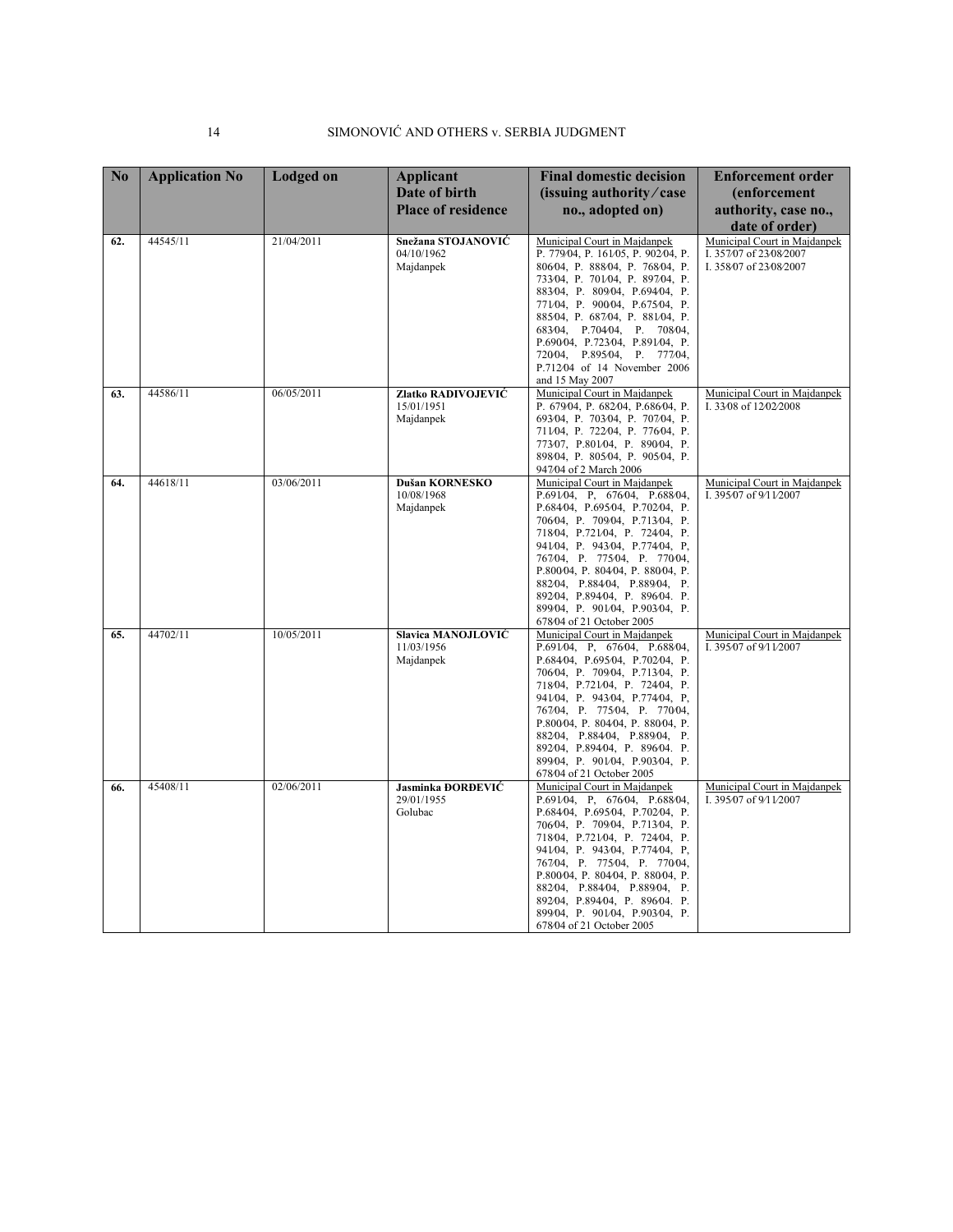| N <sub>0</sub> | <b>Application No</b> | <b>Lodged</b> on | <b>Applicant</b><br>Date of birth                   | <b>Final domestic decision</b><br>(issuing authority/case)                                                                                                                                                                                                                                                                                                                                                        | <b>Enforcement order</b><br>(enforcement                                         |
|----------------|-----------------------|------------------|-----------------------------------------------------|-------------------------------------------------------------------------------------------------------------------------------------------------------------------------------------------------------------------------------------------------------------------------------------------------------------------------------------------------------------------------------------------------------------------|----------------------------------------------------------------------------------|
|                |                       |                  | <b>Place of residence</b>                           | no., adopted on)                                                                                                                                                                                                                                                                                                                                                                                                  | authority, case no.,<br>date of order)                                           |
| 67.            | 47543/11              | 12/05/2011       | Verica LATINOVIĆ<br>27/06/1955<br>Majdanpek         | Municipal Court in Majdanpek<br>P.691/04, P. 676/04, P.688/04,<br>P.68404, P. 69504, P.70204, P.<br>70604, P. 70904, P.71304, P.<br>71804, P. 72104, P. 72404, P.<br>941/04, P. 943/04, P.774/04, P.<br>767/04, P. 775/04, P. 770/04,<br>P.80004, P. 80404, P. 88004, P.<br>88204, P. 88404, P.88904, P.<br>892/04, P. 894/04, P. 896/04. P.<br>899/04, P. 901/04, P.903/04, P.<br>67804 of 21 October 2005       | Municipal Court in Majdanpek<br>I. 395/07 of 9/11/2007                           |
| 68.            | 50125/11              | 27/04/2011       | Danica STOJANOVIĆ<br>02/09/1954<br>Majdanpek        | Municipal Court in Majdanpek<br>P.691/04, P. 676/04, P.688/04,<br>$P.68404$ , $P.69504$ , $P.70204$ , $P.$<br>70604, P. 70904, P.71304, P.<br>71804, P.72104, P. 72404, P.<br>941/04, P. 943/04, P.774/04, P.<br>767/04, P. 775/04, P. 770/04,<br>P.80004, P. 80404, P. 88004, P.<br>88204, P. 88404, P.88904, P.<br>89204, P. 89404, P. 89604. P.<br>899/04, P. 901/04, P.903/04, P.<br>67804 of 21 October 2005 | Municipal Court in Majdanpek<br>I. 395⁄07 of 9/11/2007                           |
| 69.            | 50134/11              | 27/04/2011       | Ružica MILJKOVIĆ<br>17/12/1951<br>Majdanpek         | Municipal Court in Majdanpek<br>P. 465⁄06 of 12 September 2006                                                                                                                                                                                                                                                                                                                                                    | Municipal Court in Majdanpek<br>I. 22607 of 23 April 2007                        |
| 70.            | 50138/11              | 28/04/2011       | Ljubiša ĐURIĆ<br>30/04/1949<br>Majdanpek            | Municipal Court in Majdanpek<br>P.691/04, P. 676/04, P.688/04,<br>P.68404, P.69504, P.70204, P.<br>70604, P. 70904, P.71304, P.<br>71804, P.72104, P. 72404, P.<br>941/04, P. 943/04, P.774/04, P.<br>767/04, P. 775/04, P. 770/04,<br>P.80004, P. 80404, P. 88004, P.<br>88204, P. 88404, P.88904, P.<br>892/04, P. 894/04, P. 896/04. P.<br>899/04, P. 901/04, P.903/04, P.<br>67804 of 21 October 2005         | Municipal Court in Majdanpek<br>I. 395⁄07 of 9/11/2007                           |
| 71.            | 50166/11              | 29/04/2011       | <b>Igor BELANOVIĆ</b><br>03/03/1956<br>Stara Pazova | Municipal Court in Majdanpek<br>P.691/04, P. 676/04, P.688/04,<br>P.68404, P.69504, P.70204, P.<br>70604, P. 70904, P.71304, P.<br>71804, P.72104, P. 72404, P.<br>941/04, P. 943/04, P.774/04, P.<br>767/04, P. 775/04, P. 770/04,<br>P.80004, P. 80404, P. 88004, P.<br>88204, P. 88404, P.88904, P.<br>89204, P. 89404, P. 89604. P.<br>899/04, P. 901/04, P.903/04, P.<br>67804 of 21 October 2005            | Municipal Court in Majdanpek<br>I. 395⁄07 of 9/11/2007                           |
| 72.            | 50374/11              | 17/05/2011       | Nada SOFTIĆ<br>29/01/1953<br>Danji Milanovac        | Municipal Court in Maidanpek<br>P. 779/04, P. 161/05, P. 902/04, P.<br>806/04, P. 888/04, P. 768/04, P.<br>733/04, P. 701/04, P. 897/04, P.<br>88304, P. 80904, P.69404, P.<br>771/04, P. 900/04, P.675/04, P.<br>885/04, P. 687/04, P. 881/04, P.<br>68304, P.70404, P. 70804,<br>P.69004, P.72304, P.89104, P.<br>72004, P.89504, P. 77704,<br>P.71204 of 14 November 2006<br>and 15 May 2007                   | Municipal Court in Maidanpek<br>I. 357/07 of 23/08/2007<br>I. 35807 of 2308/2007 |